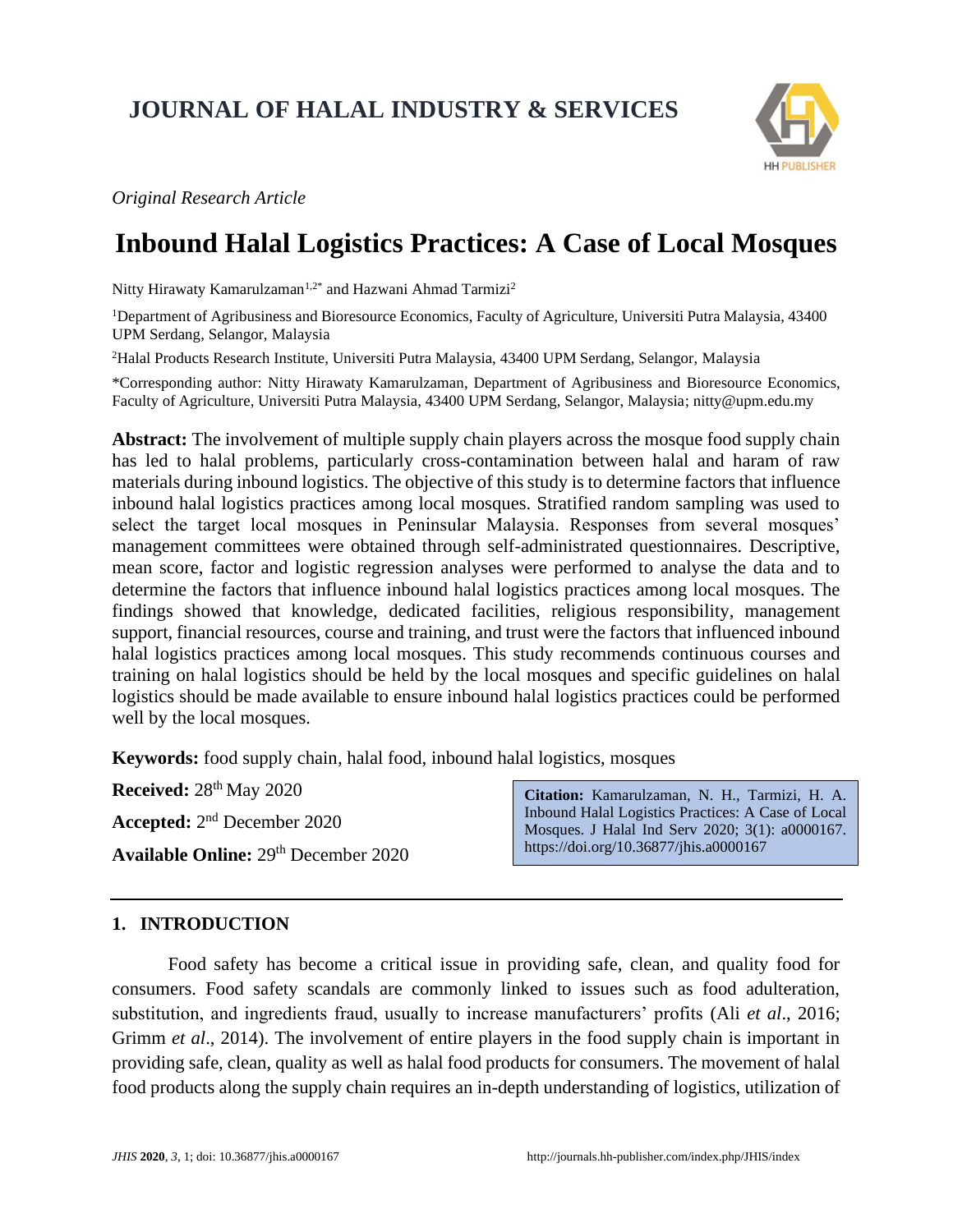dedicated facilities, and trust between supply chain partnerships (Abd Kadir *et al*., 2016). In the Islamic religion, clean, safe, wholesome, and halal food is compulsory for Muslims. The word halal refers to 'permissible' or 'lawful' (Azam, 2016), which is the major concern of Islamic dietary law and obligation for all Muslims (Rezai *et al.,* 2012). All food is halal except a few mentioned in the al-Quran such as pork, blood, carrion, and those animals slaughtered without the name of Allah SWT (Abd. Latif, 2011). According to Demirci *et al.* (2016), halal is referred to as food that is free from swine's flesh, blood, carrion, animals not slaughtered according to Islamic laws and alcoholic drinks. While Lau *et al*. (2016) described that halal (lawful) foods are free from any components that Muslims are prohibited from consuming as mentioned in the Islamic holy book, al-Quran, Hadith and other sources of Islamic law. Halal food must be free from all parts of swine and its derivative as mentioned in the Islamic law and regulations.

Halal food is mentioned specifically by the al-Quran and the Sunnah (Hussaini, 1993; Muhammad Nafik & Ratuasari, 2012). The halal food concept is not only confined to the ingredients in food products, but also includes that anything related to halal food and non-food products must comply with the Islamic rules. This includes the production and distribution processes along the food supply chain activities before the halal products reach consumers for their consumption. According to Ahmad Tarmizi *et al.* (2013), regardless of halal food or non-food products, logistics activities must fulfil the best halal practices as logistics is one of the important parts of the halal supply chain. Considering the importance of halal logistics activities in the local and international markets, Malaysia has established the Malaysia *Halalan Toyibban* Assurance Pipelines (MS2400:2010) as the guidelines for industry players in the logistics sector. The Malaysia *Halalan Toyibban* Assurance Pipelines (MS2400:2010) comprises of MS2400-1:2010 (Part 1) - Halal transportation, MS2400-2:2010 (Part 2) - Halal warehousing, and MS2400-3:2010 (Part 3) - Halal retailing (Department of Standards Malaysia, 2010).

The development of the halal food industry does not involve the point of resources and raw ingredients only, but also including the handling activities. In particular, the Malaysian halal standard guideline for halal food preparation (MS1500:2004) provides comprehensive guidelines covering the sources of halal food and drinks, slaughtering, product processing, handling and distribution, product storage, display and serving, hygiene, sanitation and food safety, as well as, packaging and labelling (HDC, 2012). Not only the guideline provides a reference to serving halal, clean, safe, and wholesome food to consumers, but it also prescribes the packaging, storage, and transportation that should be physically separated from any other non-halal food or any things that are decreed najs (animal or things that are not permissible such as pigs and its derivatives, blood and carrions (Halal Research Council, 2020) by Shariah law to reduce cross-contamination risk with non-halal things (Tieman & Ghazali, 2014). Hence, *halalan toyyiban* processes are indeed necessary along the food supply chain.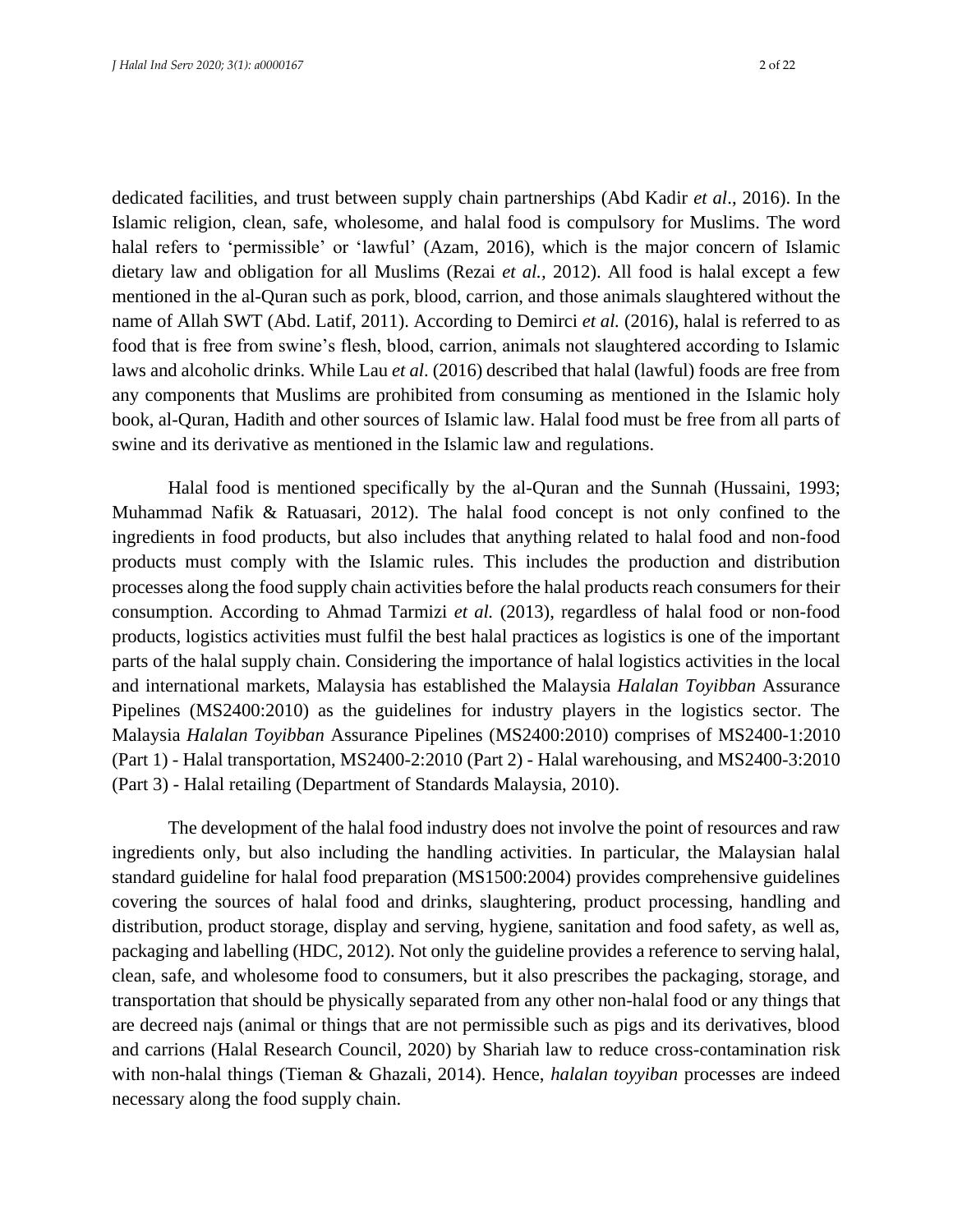As part of the supply chain players, mosques have a huge responsibility to serving food that is safe, clean, quality as well as halal to the community. Mosque in many definitions given is known as a place for Muslims worship (MuslimSpeak, 2009). In modern terminology, a mosque is not only a place for prayers, but also known as community centres. It also could be a place for celebration, *da'wah*, meetings, deliberations, medical care well as a place for education (Newsroom, 2015). Mohamed *et al*. (2014) also described that mosque is not only a place of worship, but also a place to gain knowledge, communal gathering for the Islamic community, holding various religious ceremonies and rituals, and a place where religious studies take place. In the Islamic religion, mosques are viewed as political, economic, and social institutions (Collins, 2011). In Malaysia, mosques are mainly used as facilities for social events such as receptions, talks and religious events. Since many activities are held in the local mosques, there is provision for food during certain events, thus, *halalan toyibban* food will be one of the biggest concerns. Halal problems arise during preparation, handling, processing, or transportation of foods and beverages for events by the mosque management committees and other supply chain players like food suppliers and logistics service providers. This is because some food suppliers and logistics service providers are still lacking in knowledge and understanding of handling logistics activities according to halal logistics standards (Ahmad Tarmizi *et al*., 2013). It is even more worrisome if the mosque management committees who are responsible for selecting the food suppliers are also lacking in knowledge of halal logistics requirements.

Notably, there is a small number of local mosques that have their catering services, but most of local mosques in Malaysia do not prepare foods and beverages during events or ceremonies at the mosque; rather the mosque will outsource such activities to other food suppliers such as caterers and restaurants. Regularly, the local mosques will choose the food suppliers and logistics service providers to supply and deliver foods and beverages to the mosque during the event or ceremony. The food suppliers then buy the raw materials and prepare the food at their premises and have it delivered to the mosque either by logistics service providers or themselves. As this is the case, the local mosques cannot attest whether the suppliers adhere to the *halalan toyyiban* standards for inbound logistics activities such as receiving, storing, and transportation of the raw materials being used.

Generally, some raw materials are mostly imported from foreign countries, the ability to trace the origins of raw materials is limited (Ali  $&$  Suleiman, 2017), thus creating some difficulties for the local mosques to guarantee the raw materials are *Halalan toyyiban*. The involvement of multiple supply chain players across the food supply chain will lead to various halal problems. It also led to the high possibility that cross-contamination between halal and haram of raw materials, food ingredients, and processed products occurred (Ruslan *et al*., 2018). Hence, the halal status of raw materials' compliance to the halal standards during inbound halal logistics will be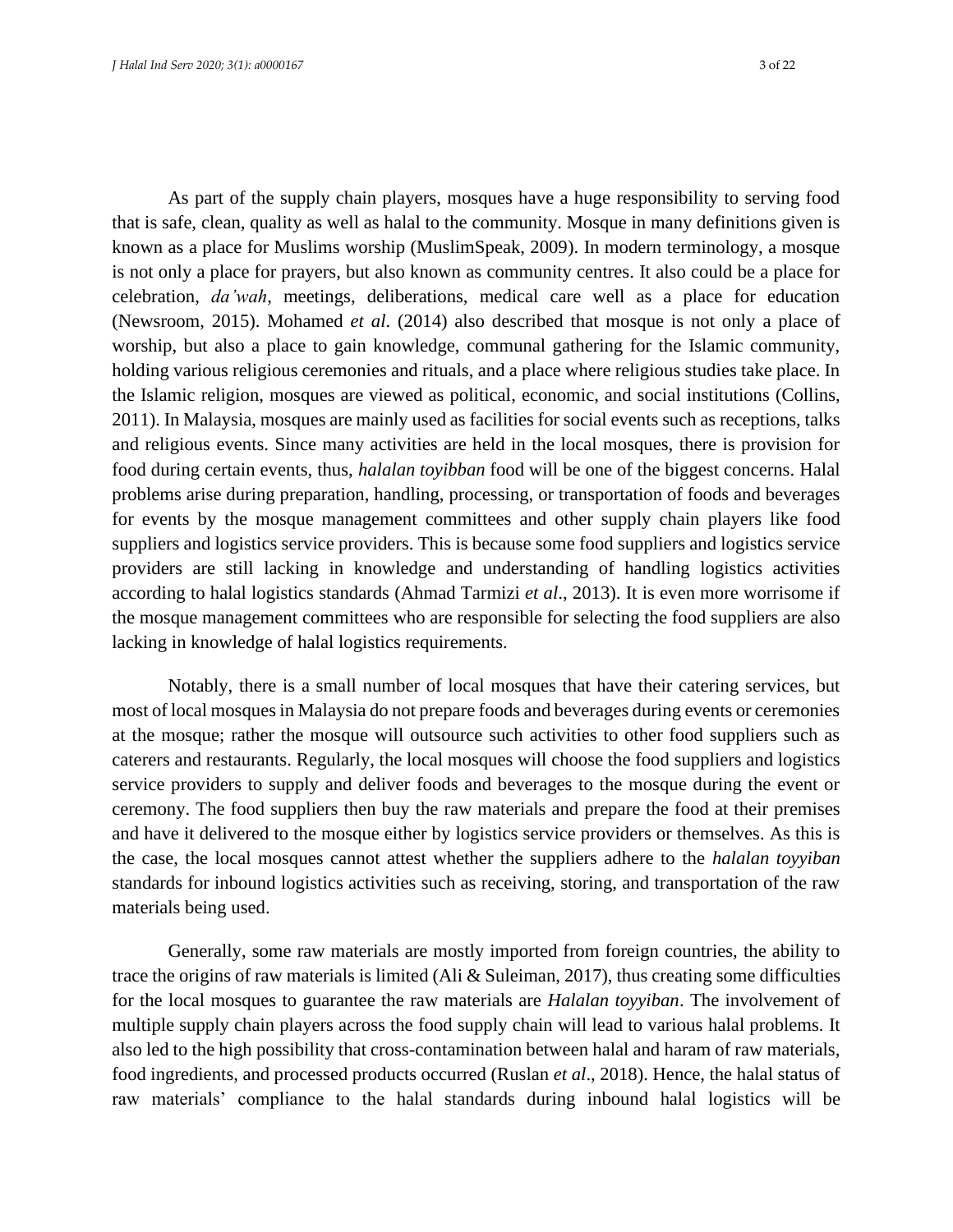questionable. Despite the raw materials, mosque management should ensure devices, utensils, and processing aids used in the processing and preparing halal food are easy to clean, complying with inbound halal logistics practices (DSM, 2010). In light of the above discussions, this study aims to determine factors that influence inbound halal logistics practices among local mosques.

#### **2. Literature Review**

According to Fahimnia and Molaei (2011), logistics are described as a network of organizations, people, activities, information, and resources involved in the physical flow of products from suppliers to customers. Logistics activities are also dealing with getting the right quantity and quality of materials (or services) to the right place at the right time, for the right client, and at the right price (Sadjady, 2011). Further, Jeschonowski *et al*. (2009) described logistics as a part of supply chain management that plans and implements related information between the point of origin and the point of consumption to meet customers' requirements. Since logistics is at the heartbeat of the supply chain, upgrading conventional logistics operations to halal logistics operations will be a huge advantage among logistics practitioners. Logistics activities can be divided into two flows known as inbound and outbound. According to Ingram (2018), inbound logistics is referred to as logistics activities such as transport, storage, and delivery of goods that come into a business, while outbound logistics is referred to as logistics activities that going out from a business.

Halal logistics is a new approach to avoid contamination of perishables, raw materials, and food products during distribution activities (Ahmad Tarmizi *et al.*, 2014). This new logistics innovation involved three main types of activities, namely transportation, warehousing, and retailing as classified according to the Malaysia *Halalan Toyibban* Assurance Pipelines - MS2400:2010 (DSM, 2010). Halal logistics includes the physical activities which provide a set of data for communication and management between continuous links along the food supply chain as aligned with the Shariah concept and from the aspects of policymakers, service providers, and the implication of halal logistics practices (Kamarudin *et al.*, 2012; Tieman, 2011).

According to Halal Industry Development Corporation (HDC) (2012), an institution under the Ministry of International Trade and Industry Malaysia (MITI), halal logistics is referred to as a basic principle of halal in logistics to ensure segregation of halal cargo from non-halal cargo, to avoid cross-contamination and to ensure that the halal logistics system is aligned to the expectation of Muslim consumers. Halal logistics is regarded as a new application of Shariah law to logistics activities in a way that will eventually protect halal integrity along the whole supply chain and follow requirements as stated by the Shariah law (Ahmad Tarmizi *et al.*, 2014; Jaafar *et al.*, 2011; Tieman, 2010).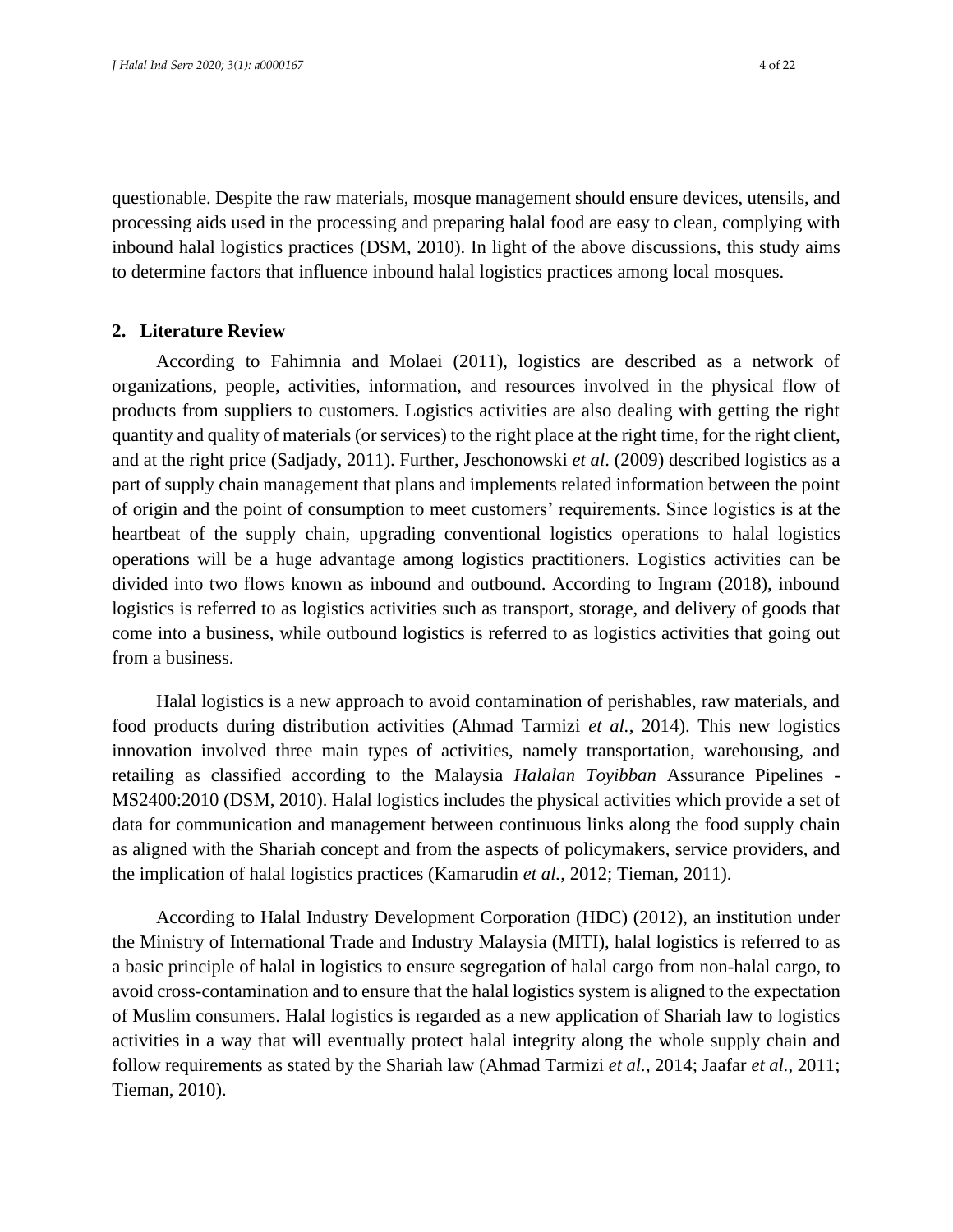Malaysia's halal authorized bodies such as the Department of Standards Malaysia (DSM) and the Department of Islamic Development Malaysia (JAKIM) have established guidelines for halal logistics to provide practical guidance for food industry practitioners and food logistics service providers. It is also to serve as a basic requirement for halal food products and food trade or business in Malaysia. *Halalan toyibban* pipeline assurance system had highlighted necessary halal links between producers of products and cargo with consumers to ensure products or cargo are delivered from one custodian to another as per halal requirements. Besides, the importance of halal guidelines is to preserve the halal integrity of the products, goods, and cargo (Abd Latif, 2011). Halal guidelines also could help industry practitioners and other stakeholders reducing the halal risks along the food industry supply chain.

Knowledge is described as a feeling or expression known by a person or a group of peoples (Che Amar *et al*., 2011). Knowledge is also referred to as expertise and skills gained by a person or a group of people through a theoretical or practical understanding of a subject and it influences intention through attitude (Abd Rahman *et al.*, 2015). Many studies revealed that knowledge has a positive influence on attitudes, but only a few have investigated the effect of knowledge on attitudes towards halal food (Aziz & Chok, 2013). Niu (2010) suggested that knowledge is the key to sustaining competitiveness in the market. In implementing proper halal logistics, industry practitioners need to understand halal logistics objectives, requirements, rules, and regulations (Tieman, 2009). Thus, knowledge of halal logistics concept is important for effective inbound halal logistics.

According to Tieman *et al*. (2012), halal logistics vulnerability can be avoided in the supply chain by having dedicated infrastructure, such as dedicated halal warehouse, and dedicated halal cold storage and transport. As one of the halal logistics objectives is to avoid cross-contamination thus, the mixing of halal and non-halal products in the same cold room is not allowed. The Department of Standards Malaysia (2005) described that dedicated equipment and facilities that are used for non-halal products cannot be used for halal products to uphold halal supply chain integrity.

Previous studies highlighted the possibility of cross-contamination with non-halal products during transportation activities due to some reasons i.e. high cost of logistics operations, different halal certification bodies, and inadequate information and halal logistics experts (Ahmad Tarmizi *et al.*, 2013; Zailani *et al.*, 2015). This can be reduced to a minimum level, if halal food producers have their own transportation and make their delivery to the end consumers (Ab Talib *et al.*, 2015; Ahmad Tarmizi *et al*., 2013). Besides, the existing dedicated management support to handle the halal food products will reduce the risk of cross-contamination, avoid any human mistake and help to protect the integrity of halal food supply chain (Jaafar *et al.*, 2011).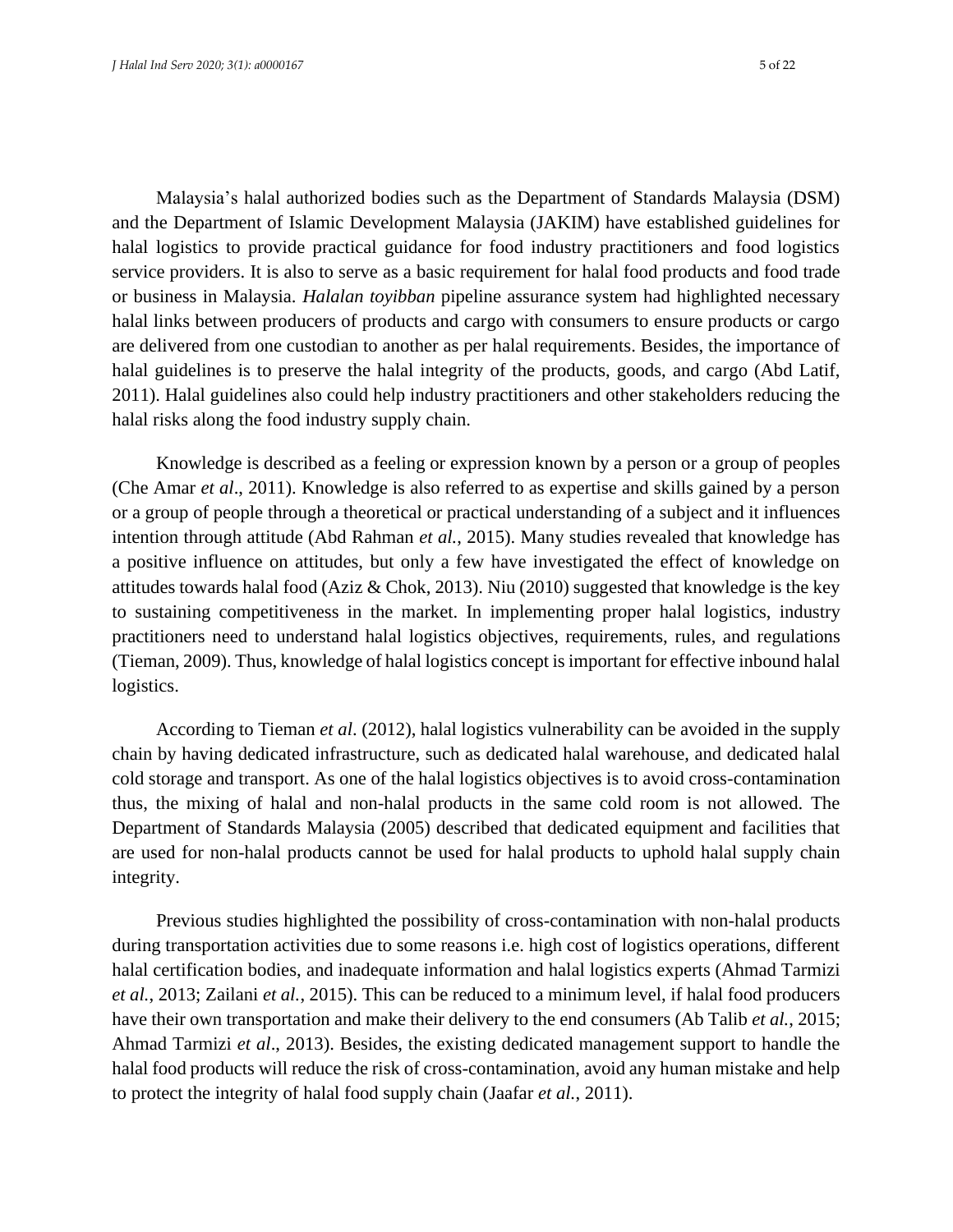In the Islamic religion, there are two types of foundation concepts that should be mastered by all Muslims namely *Fardhu Ain* and *Fardhu Kifayah*. *Fardhu Kifayah* explains the maslahah of the religion and worldly matters, which are commandments in *syarak* and it has to be performed by a group of *mukallaf* (an accountable person). This is enough to fulfil the commandment of maqasid by *syarak* and enough to free others from the sin, if it is not performed. While *Fardhu Ain* is specifically for every individual, however, the commandment and obligation are for all *mukallaf* generally (Tarmizi, 2020). Thus, there is a strong interrelated of religious responsibility of halal food supply chain players to perform accountable halal practices (*Fardhu Kifayah*) as Muslim consumers are responsible to follow Islamic dietary (*Fardhu Ain*).

Bonne and Verbeke (2006) described that Muslims must follow a set of dietary laws intended to advance their well-being. As the halal industrial players or responsible parties that provide and serve halal food products to the Muslim community, ensuring all resources of raw materials and inbound activities to follow Islamic rules as one of Fardhu Ain or also can be described as main religious responsibility. Based on Adi and Adawiyah (2018), religiosity is one of the relevant values in the business ecosystem. It helps to encourage confidence in the safety of products and promotes both confidences in the halal industry and stability of the halal business. Increasing attention to the importance of religiosity in business and world economic development helps the development of the halal ecosystem. Religion responsibilities appear as a relevant reason to uphold halal logistics and strengthen the entire halal food supply chain.

Good management is to ensure employees received enough support to practice halal in their day-to-day activities. Ahmad Tarmizi *et al*. (2014) explained the management plays a role in accommodating the implementation of halal logistics process through the provision of financial, materials, human resources and shaping the organizational context to make the organization more adaptive to the new halal logistics system. Tan *et al.* (2012) suggested that management roles are important to ensure halal integrity among local halal industry players. Besides the industry players, the management should pay intention to social responsibility and support Islamic institutions such as mosques in upholding and fulfilling halal practice preparation, apart from religious responsibility.

However, according to Stirpe *et al.* (2015), the implementation of new practices will be effective, if they are well accepted by the management. Both management and employees are required to support each other to achieve the objectives of inbound halal logistics (Ahmad Tarmizi *et al.*, 2014). An acceptance is positively associated with intention and behaviour responses (Dix *et al.*, 2016). Hence, full acceptance of new practices among supply chain players towards inbound halal logistics will ensure proper halal practices.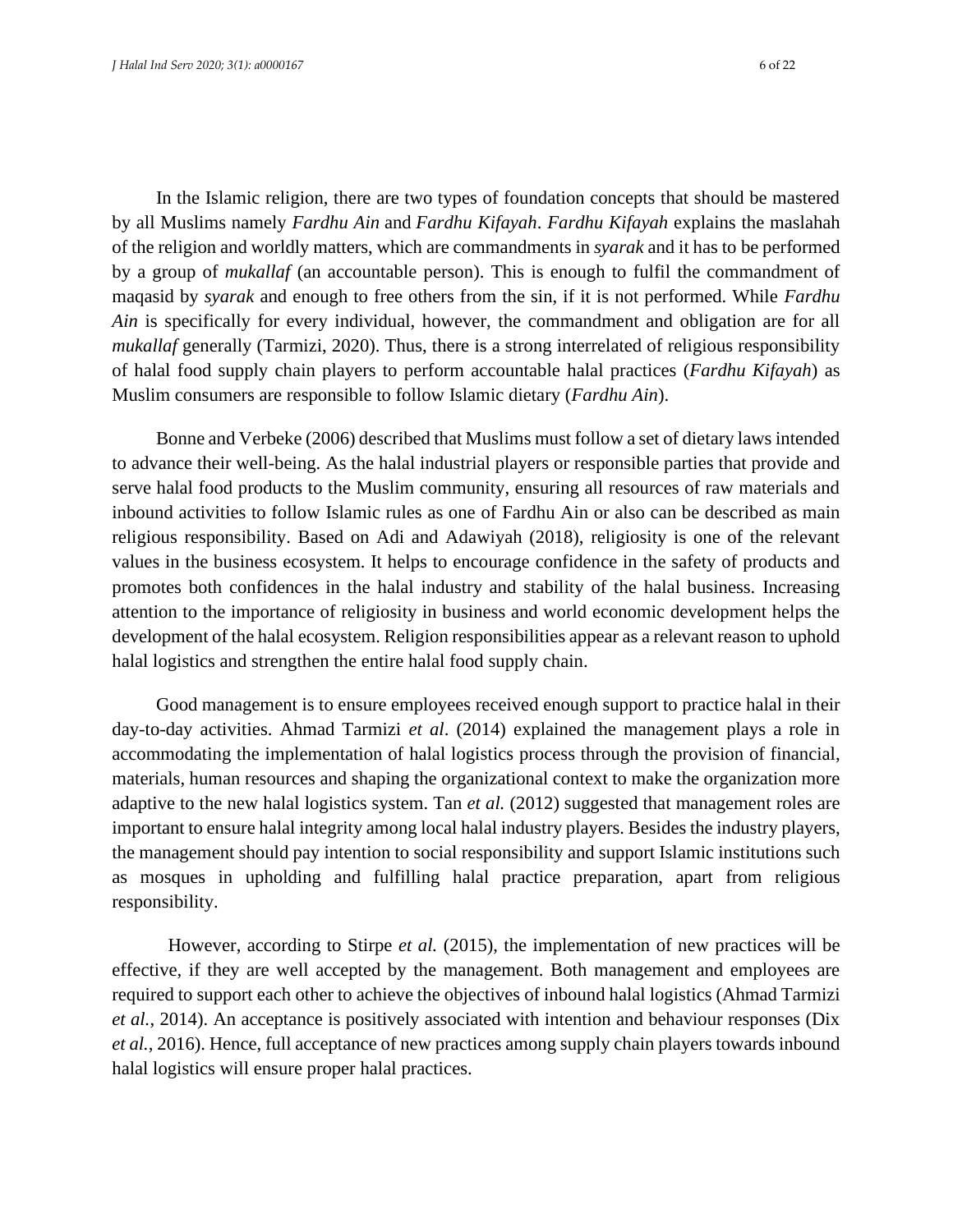Financial resources make up most of the production factors from a business perspective (Siano *et al.*, 2010). Hence, financial resources are a critical factor in providing enough requirements for dedicated facilities for inbound halal logistics. However, as revealed by Ahmad Tarmizi *et al.* (2014) that financial resources are one barrier to implement proper halal logistics. Zailani *et al.* (2017) further described that lack of financial resources may lead to many halal food SMEs unable to perform total halal logistics activities.

However, mosques as a non-profit organization depend on the external environment for generating financial resources to operate (Mohamed *et al.*, 2014). With a restricted budget and lack of financial resources, local mosque management also might face the same challenges of implementing total inbound halal logistics. Thus, a good financial resource in providing dedicated equipment and facilities is important in ensuring proper inbound halal logistics practices.

Based on the halal standard for halal food handling (MS1500:2009), there is need for training people who are involved in halal food preparation. Besides halal food providers, there is also other knowledge that could be gained through courses and training for a better understanding of halal food handling. Training on halal management will ensure that the levels of knowledge and skill meet the halal and human capital standards among the halal industry players (Hashim & Shariff, 2016). Attending enough halal training is vital in ensuring an adequate supply of competent personnel to meet the long-term requirement of the industry (Pahim *et al.*, 2012).

Blalock (2019) suggested relevant course and training are important to gain knowledge and it should be handled by established and qualified instructors. The course and training will improve the trainee's ability to handle the real situation (Bauerle *et al.*, 2016) and improve the quality of the organizations' operational practices (Bächmann *et al.*, 2019). According to Ahmad Tarmizi *et al.* (2014), upper-level management needs to provide comprehensive training to other levels of management to comprehend the risks and understand their roles in performing halal logistics.

Trust is very important in supply chain information (Ellram *et al.*, 1999). A good relationship between supplier and buyer is important in supporting supply chain activities and thus, creating trust (Duffy & Fearne, 2009; Tieman & Ghazali, 2013). Based on Niu *et al.* (2012), trust is an important factor in an industry supply chain. Trust can be a valuable capital to improve cooperation and coordination of economic interaction, enhance organization competitive advantages, and help individuals cope with environmental challenges. Kadir *et al.* (2016) described that trust is a willingness to rely on a trading partner who has a confidence, which can reduce the cost of a transaction, reduce the extensive need for a formal contract, and facilitate an organization's supply chain plan. Despite halal certification and trusted halal logo, trust between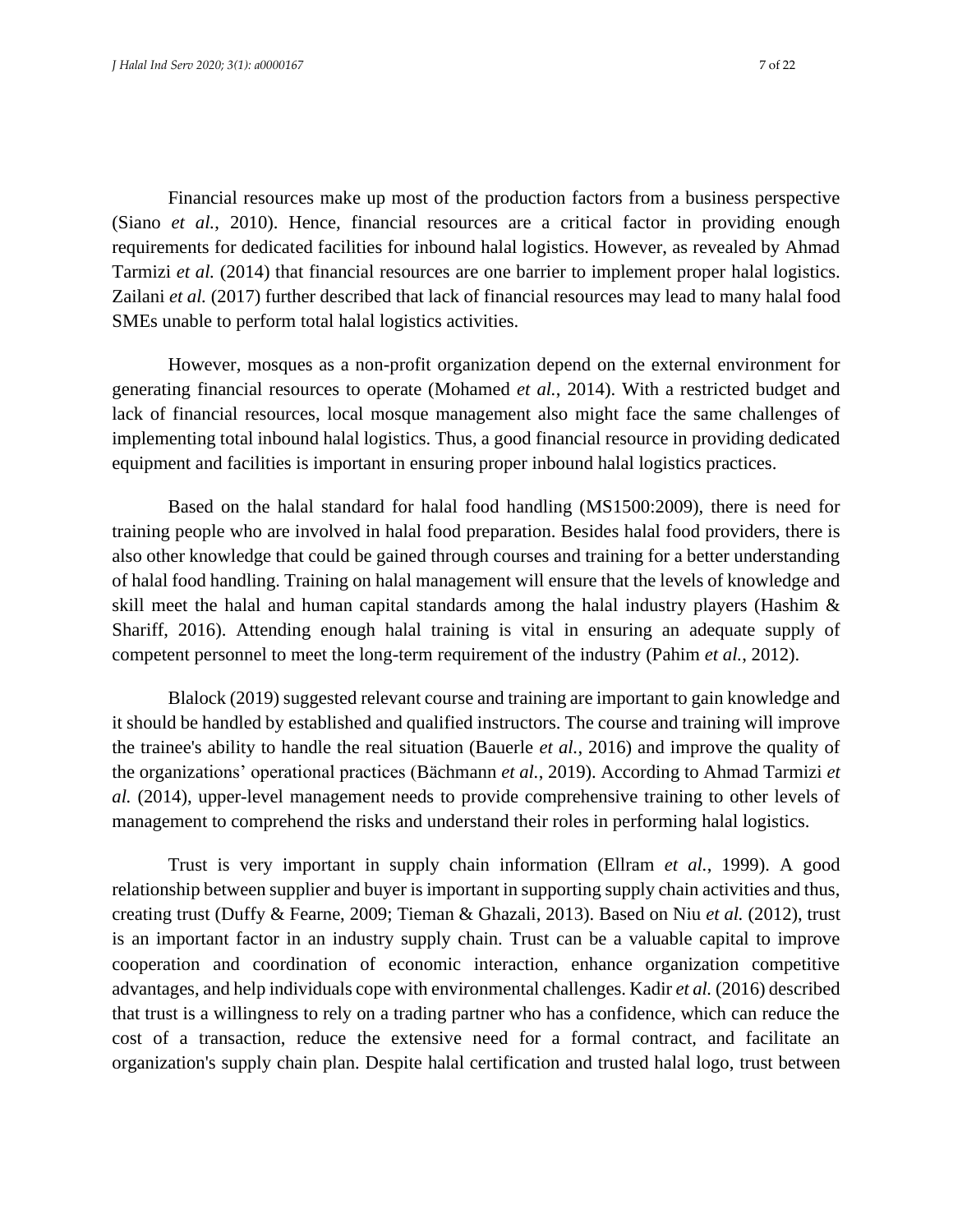buyer and supplier is needed to ensure halal raw materials are supplied, accordingly (Ali *et al.*, 2017).

## **3. Methodology**

This study attempted to determine factors that influence inbound halal logistics practices among local mosques. Hence, as depicted in Figure 1, the conceptual framework of inbound halal logistics practices among local mosques and factors that influence their practices was established to answer the stated research objective. Seven independent variables (factors) were adapted from previous studies (Abd. Rahman *et al.*, 2015; Ab Talib *et al.*, 2015; Kadir *et al.*, 2016; Pahim *et al.*, 2012;) namely; knowledge, dedicated facilities, religious responsibility, management support, financial resources, course and training, and trust. Meanwhile, the dependent variable for this study was the inbound halal logistics practices.



**Figure 1.** Conceptual framework of factors influencing local mosques inbound halal logistics practices. Source: Abd Rahman *et al.* (2015), Ab Talib *et al.* (2015), Pahim *et al.* (2012), and Kadir *et al.* (2016)

This study used a quantitative approach with a total sample of 466 mosques. Stratified random sampling was used to select the local mosques in Peninsular Malaysia, which were represented by the mosque management committees. Data and responses from the mosque management committees were obtained through self-administrated questionnaires using a structured questionnaire. The structured questionnaire consisted of relevant questions mainly questions on inbound halal logistics knowledge as well as questions on factors that influence halal logistics practices among local mosques. Most of the statements to determine respondents' perceptions on halal logistics were established based on 5-point Likert scales: 1-strongly disagree; 2-disagree; 3-neither agree nor disagree; 4-agree; 5-strongly agree. These statements were mainly used in factor analysis, aiming at extracting factors that influence inbound halal logistics practices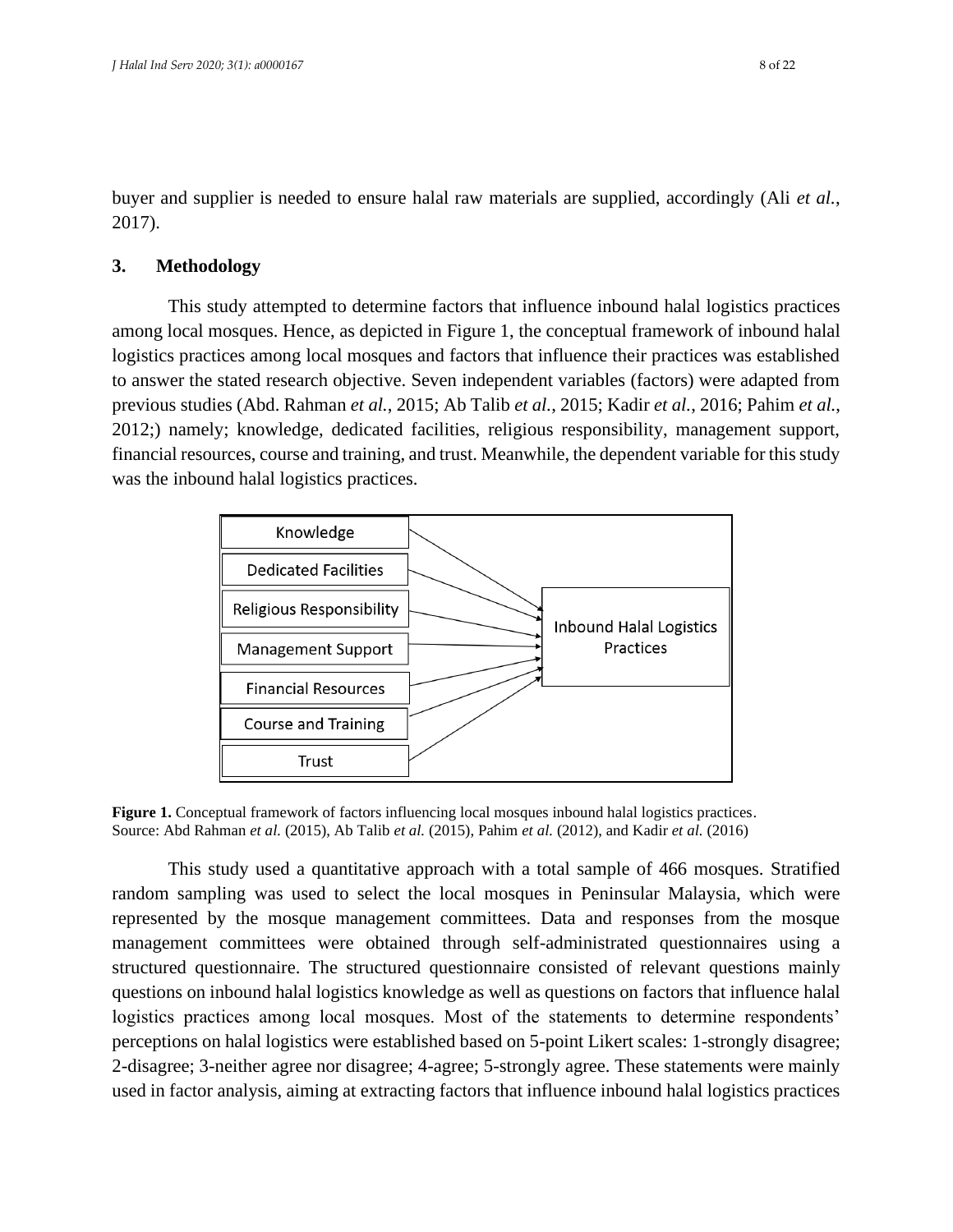among local mosques. Data collected were analysed using several statistical analyses such as descriptive , mean score, factors, and logistic regression analyses. Descriptive analysis was used to analyse local mosque profiles, while mean score analysis was used to measure the inbound halal Halal logistics knowledge based on scoring table adapted from Appiah *et al.* (2011) and Vaiappuri *et al.* (2012). Twelve (12) statements related to the inbound halal logistics knowledge were established with two choices of answer namely; 1-No and 2-Yes. For each correct answer, a score of one (1) was given, while an incorrect answer was given a zero (0) score. Based on the score (Table 1), a cumulative score between 7 to 12 indicates a high knowledge level, while a cumulative score between 0 to 6 indicates a low knowledge level of respondents.

| <b>Table 1.</b> Knowledge level score. |                 |                                                                                     |  |  |
|----------------------------------------|-----------------|-------------------------------------------------------------------------------------|--|--|
|                                        | Knowledge level | <b>Score</b>                                                                        |  |  |
|                                        | High            | $7 - 12$                                                                            |  |  |
|                                        | Low             | $() - 6$                                                                            |  |  |
|                                        |                 | Source: Adapted from Appiah <i>et al.</i> (2011) and Vaiapurri <i>et al.</i> (2012) |  |  |

Based on studies of Hassan *et al.* (2015), Lammertyn *et al.* (2000) and Vaiappuri *et al.* (2012), relevant analyses were used to further analyse the data. Factors analysis was carried out to determine a group of factors towards practicing inbound halal logistics by local mosques. Meanwhile, logistic regression analysis was employed to determine the most influential factors of inbound halal logistics practices among local mosques. Table 2 shows the coding system used for dependent and independent variables in logistic regression analysis.

| Table 2. Coding system for inbound halal logistics. |                            |  |  |  |
|-----------------------------------------------------|----------------------------|--|--|--|
| Variables                                           | Coding                     |  |  |  |
| Knowledge level                                     | $0 =$ Low knowledge        |  |  |  |
|                                                     | $1 =$ High knowledge       |  |  |  |
| Dedicated facilities                                | Dichotomous (Factor Score) |  |  |  |
| Religious responsibility                            | Dichotomous (Factor Score) |  |  |  |
| Management support                                  | Dichotomous (Factor Score) |  |  |  |
| Financial resources                                 | Dichotomous (Factor Score) |  |  |  |
| Course and training                                 | Dichotomous (Factor Score) |  |  |  |
| Trust                                               | Dichotomous (Factor Score) |  |  |  |

Note: DV= Inbound halal logistics practices

Equation (1) was established for logistic regression analysis as follows:

$$
Y = \beta 1 X1 + \beta 2 X2 + \beta 3 X3 + \beta 4 X4 + \beta 5 X5 + \beta 6 X6 + \beta 7 X7 + \epsilon
$$
 (1)

Where;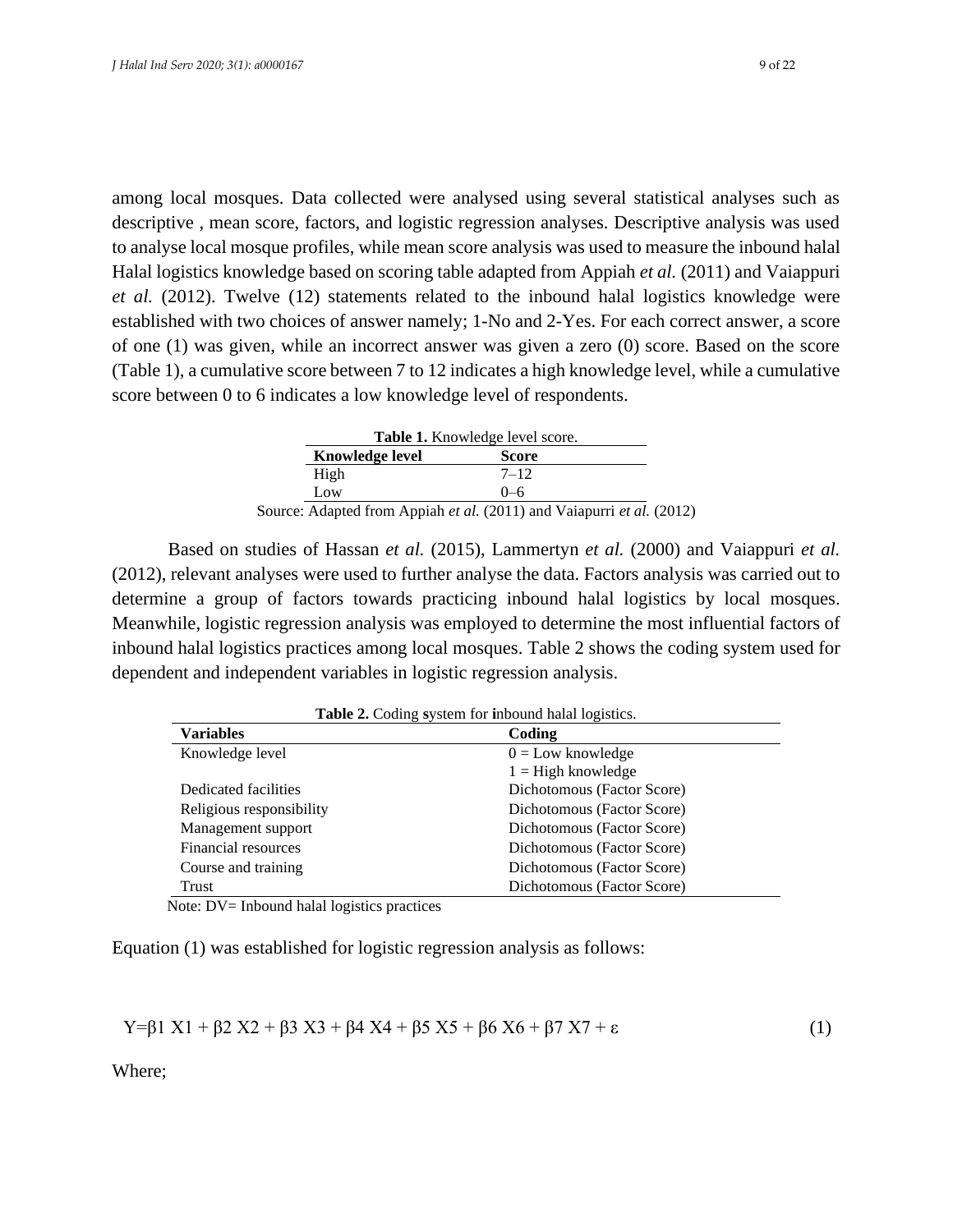$Y =$  Inbound halal logistics practices β1…. β7 = regression coefficient  $X1 =$ Level of knowledge  $X2 =$ Dedicated facilities  $X3$  = Religious responsibility X4 = Management support  $X5$  = Financial resources  $X6 =$ Course and training  $X7 = Trust$ ε = Error

#### **4. Results and Discussions**

#### *Mosques Profiles*

A summary of mosques profiles is listed in Table 3. A total of 466 mosques located in Peninsular Malaysia participated in this study with a majority of them was categorized as Masjid Jamek (35.1%, 164). The other mosques types were categorized as Masjid Kampung (34.5%, 161), Masjid Daerah (15.7%, 73), Masjid Negeri (7.3%, 34), Masjid Institut (4.3%, 20), while the remaining were small mosques (3%, 14). The number of qariah is referred to as the Muslim community who actively involved in mosque activities and living nearby mosque areas. The results showed that 50% (233) of local mosques have between 400 to 1,000 qariah, while 44.8% (209) of local mosques have less than 400 qariah. The remaining 5.2% (24) of local mosques have more than 1,000 qariah. The majority 54.7% (255) of local mosques revealed that about 6-10 events were held in a year, while 198 (42.5%) and 13 (2.8%) local mosques had more than 10 and less than 5 events in a year, respectively. The majority of the local mosques (65.6%, 306) took the responsibility to prepare the meal on their own, while only 160 (34.3%) of the local mosques outsourced it to catering services.

| <b>Table 3.</b> Mosques Profiles.          |     |      |  |  |  |  |  |
|--------------------------------------------|-----|------|--|--|--|--|--|
| Profile<br>Percentage (%)<br>Frequency (n) |     |      |  |  |  |  |  |
| <b>Type of mosque</b>                      |     |      |  |  |  |  |  |
| Masjid Negeri                              | 34  | 7.3  |  |  |  |  |  |
| Masjid Institut                            | 20  | 4.3  |  |  |  |  |  |
| Masjid Daerah                              | 73  | 15.7 |  |  |  |  |  |
| Masjid Jamek                               | 161 | 34.5 |  |  |  |  |  |
| Masjid Kampung                             | 164 | 25.2 |  |  |  |  |  |
| Others (small mosques)                     | 14  | 3.0  |  |  |  |  |  |
| Number of <i>qariah</i>                    |     |      |  |  |  |  |  |
| ${}_{\leq 400}$                            | 209 | 44.8 |  |  |  |  |  |
| $401 - 1,000$                              | 233 | 50.0 |  |  |  |  |  |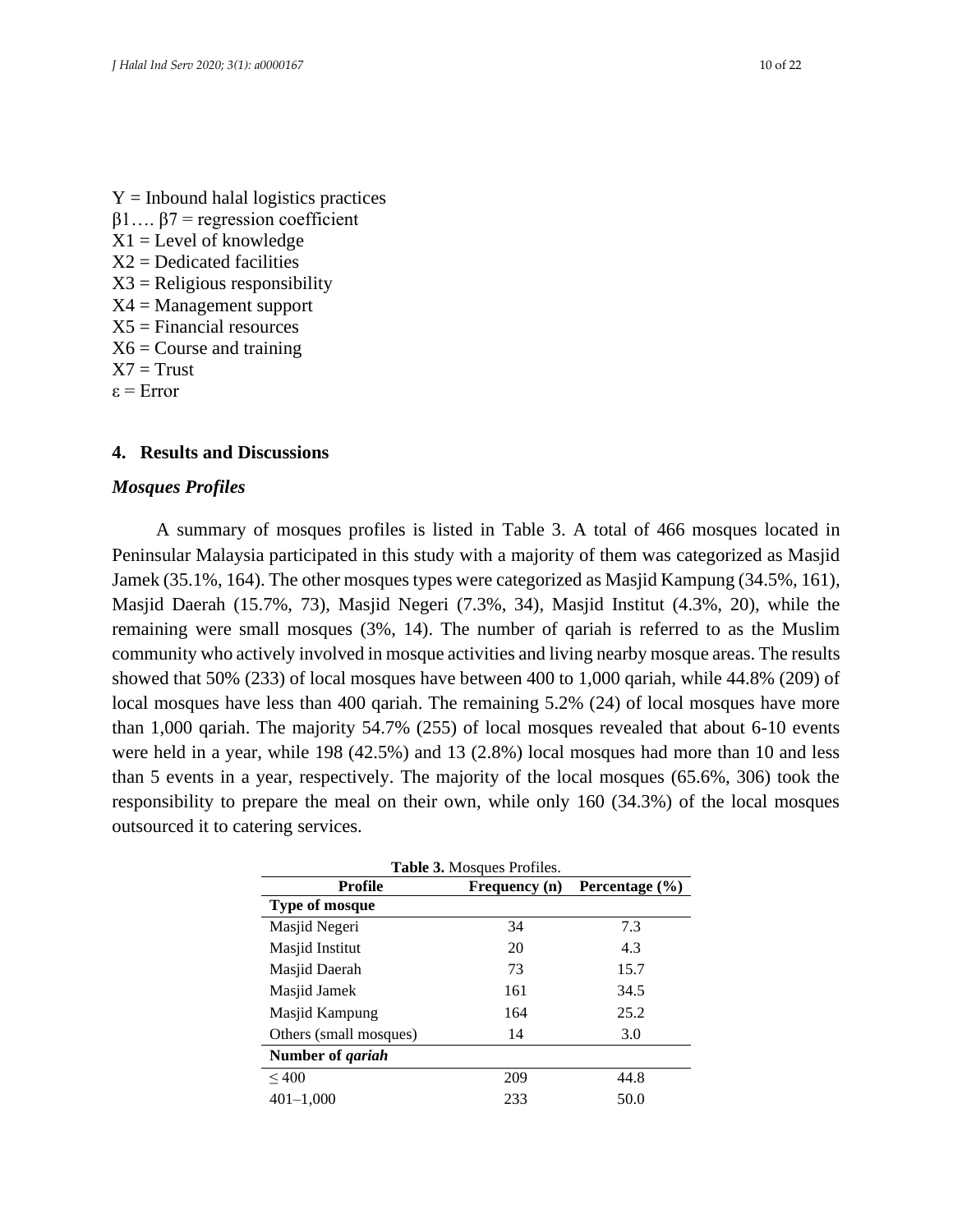| >1,000                             | 24  | 5.2  |  |  |  |
|------------------------------------|-----|------|--|--|--|
| Number of events per year          |     |      |  |  |  |
| $<$ 5                              | 13  | 2.8  |  |  |  |
| $6 - 10$                           | 255 | 54.7 |  |  |  |
| >10                                | 198 | 42.5 |  |  |  |
| <b>Food preparation for events</b> |     |      |  |  |  |
| Outsource (catering services)      | 160 | 34.3 |  |  |  |
| Prepared by the mosques            | 306 | 65.6 |  |  |  |
| Total                              | 466 | 100  |  |  |  |

#### *Knowledge Level on Inbound Halal Logistics Practices*

A total of 12 statements were established concerning knowledge on inbound halal logistics practices among local mosques. Table 4 shows the responses of the respondents on each statement based on 'Yes' or 'No' answers. Most of the statements were adapted from studies of Tieman (2009) and Abd. Latif (2011).

| N <sub>0</sub> | <b>Statement</b>                                                                                                                                       | Yes           |                  | N <sub>0</sub> |                  |
|----------------|--------------------------------------------------------------------------------------------------------------------------------------------------------|---------------|------------------|----------------|------------------|
|                |                                                                                                                                                        | $\frac{0}{0}$ | $\boldsymbol{n}$ | $\frac{0}{0}$  | $\boldsymbol{n}$ |
| $\mathbf{1}$   | Knowledge of halal logistics is important in creating halal compliance.                                                                                | 94.4          | 440              | 5.6            | 26               |
| 2              | MS-2400-1:2010 is the Malaysia Standard for halal logistics.                                                                                           | 1.7           | 8                | 98.3           | 458              |
| 3              | Inbound logistics are important to ensure the food product is guaranteed<br>halal.                                                                     | 86.5          | 403              | 13.5           | 63               |
| $\overline{4}$ | Halal integrity must be preserved during logistics activities along the food<br>supply chain.                                                          | 80.9          | 377              | 19.1           | 89               |
| 5              | Inbound halal logistics is a process of procurement, movement, storage, and<br>handling the raw materials, product ingredients, and finished products. | 76.6          | 357              | 23.4           | 109              |
| 6              | The objective of halal logistics is to ensure halal integrity along the food<br>supply chain.                                                          | 74.7          | 348              | 25.3           | 118              |
| 7              | Dedicated workers are required during handling inbound halal logistics.                                                                                | 59.2          | 275              | 40.8           | 191              |
| 8              | Halal logistics is to ensure that no cross-contamination during transporting<br>halal foods or products.                                               | 93.1          | 433              | 6.9            | 33               |
| 9              | Halal logistics involves activities such as transportation, warehousing, and<br>retailing.                                                             | 13.5          | 63               | 85             | 403              |
| 10             | Segregation of halal and non-halal items is required for inbound halal<br>logistics.                                                                   | 85.8          | 400              | 14.2           | 66               |
| 11             | Containers that are used for inbound logistics of non-halal products need to<br>have ritual cleansing before it is used for halal products.            | 97.9          | 456              | 2.1            | 10               |
| 12             | Halal logistics is to avoid any cross-contamination in food handling during<br>logistics activities to ensure the food is safe to eat.                 | 91.8          | 427              | 8.2            | 39               |

**Table 4.** Statements of knowledge on inbound halal logistics practices.

Note:  $n = 466$ 

Two scores were assigned to the respondents based on if they choose 'No' and 'Yes'. For each correct answer, a score of one (1) was given, while an incorrect answer was given a zero (0) score. Mean score analysis was used to measure knowledge level with two scales of indicator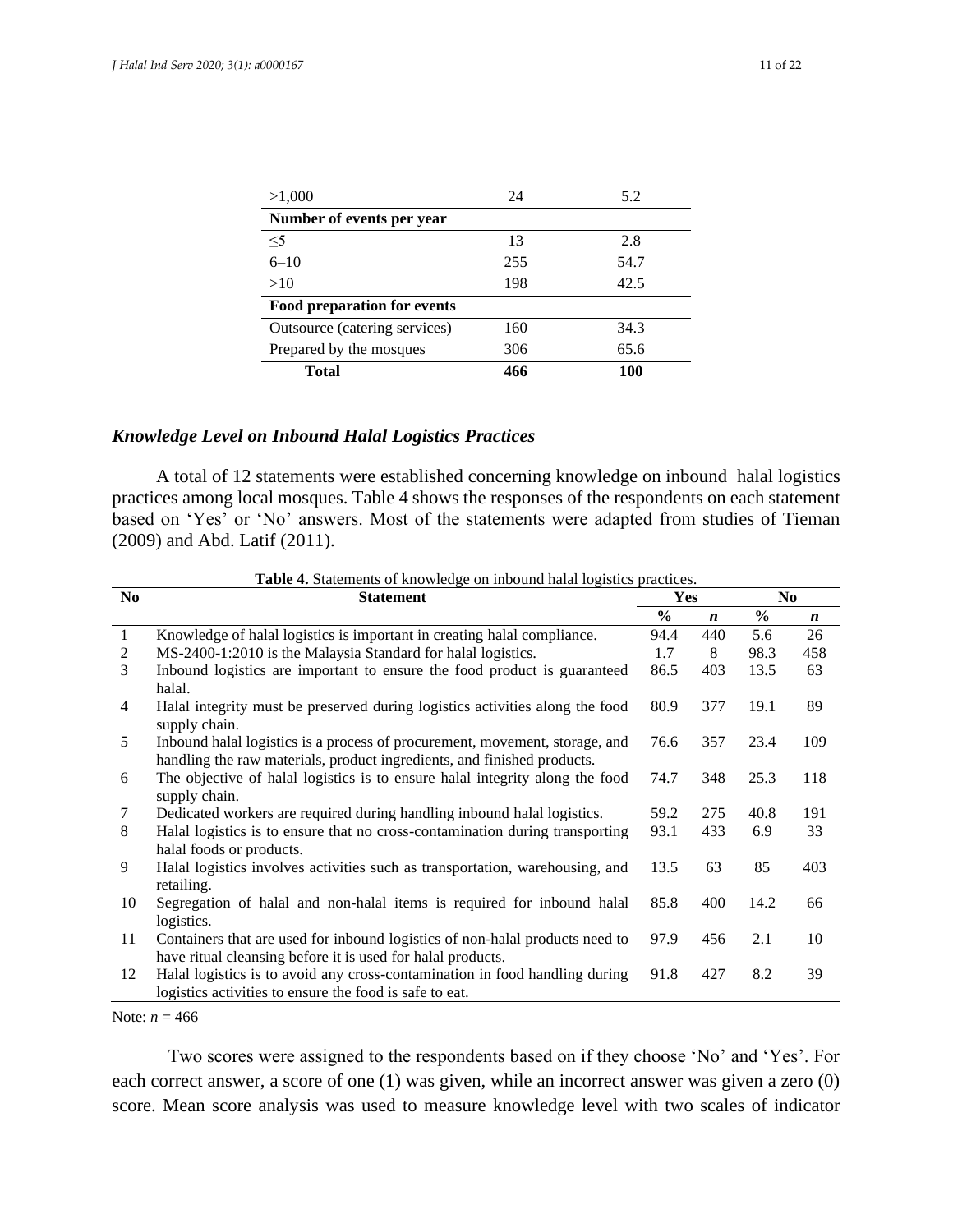namely; high level (7-12) and low level (0-6) adapted from Appiah *et al.* (2011) and Vaiapurri *et al.* (2012) (Refer to Table 1). The respondents who scored between 7-12 were considered to have high knowledge in inbound halal logistics practices, while the respondents who scored between 0- 6 showed low knowledge in inbound halal logistics practices.

Based on Table 5, the results revealed that 81.9% (382) of local mosques have high knowledge of inbound halal logistics practices, while the remaining 18.1% (84) local mosques have low knowledge of inbound halal logistics practices. Hashim and Shariff (2016) described that adequate knowledge of halal related matters would provide a clear understanding to perform halal practices. Ahmad Tarmizi *et al.* (2020) further indicated that knowledge is crucial when adopting or implementing halal logistics as new practices in an organization.

**Table 5.** Knowledge level on inbound halal logistics practices.

| Level (score) | Frequency (n) | Percentage $(\% )$ |
|---------------|---------------|--------------------|
| $High (7-12)$ | 382           | 81.9               |
| Low $(0-6)$   | 84            | 18.1               |
| <b>Total</b>  | 466           | 100                |

#### *Factors that Influence Inbound Halal Logistics Practices*

Factor analysis was conducted to extract factors from inbound halal logistics practices among local mosques. The result of Kieser-Meyer-Olkin (KMO) in Table 6 showed 0.782 which was above 0.6 and based on Kaiser (1974), this shows that the variances among the variables are estimable. The Bartlett's test of sphericity showed significant at 1% level of significance, showing that the factor analysis with variables was appropriate (Raykov & Marcoulides, 2012).

| <b>Table 6. KMO and Bartlett's Test.</b>              |         |  |  |
|-------------------------------------------------------|---------|--|--|
| Keiser-Meyer-Olkin Measure of Sampling Adequacy (KMO) | 0.782   |  |  |
| Bartlett's Test of Sphericity                         |         |  |  |
| Approx. Chi-Square                                    | 8.974E3 |  |  |
| df                                                    | 465     |  |  |
| Sig                                                   | 0.000   |  |  |

Cronbach's alpha for the reliability test showed  $\alpha = 0.822$ , indicating all the 25 statements are valid and reliable. The results in Table 7 showed that the cumulative percentage of variance for the six (6) factors was 52.550%. The six (6) factors extracted were labelled as 'dedicated facilities', 'religious responsibility', 'management support', 'financial resources', 'course and training', and 'trust'. The first factor that influenced the local mosques towards inbound Halal logistics practices was labelled as 'dedicated facilities' with an eigenvalue of 5.476 and Cronbach's *α* of 0.891. This factor comprised of five sub-variables, which explained a total variance of 18.254%. The second factor was labelled as 'religious responsibility' with an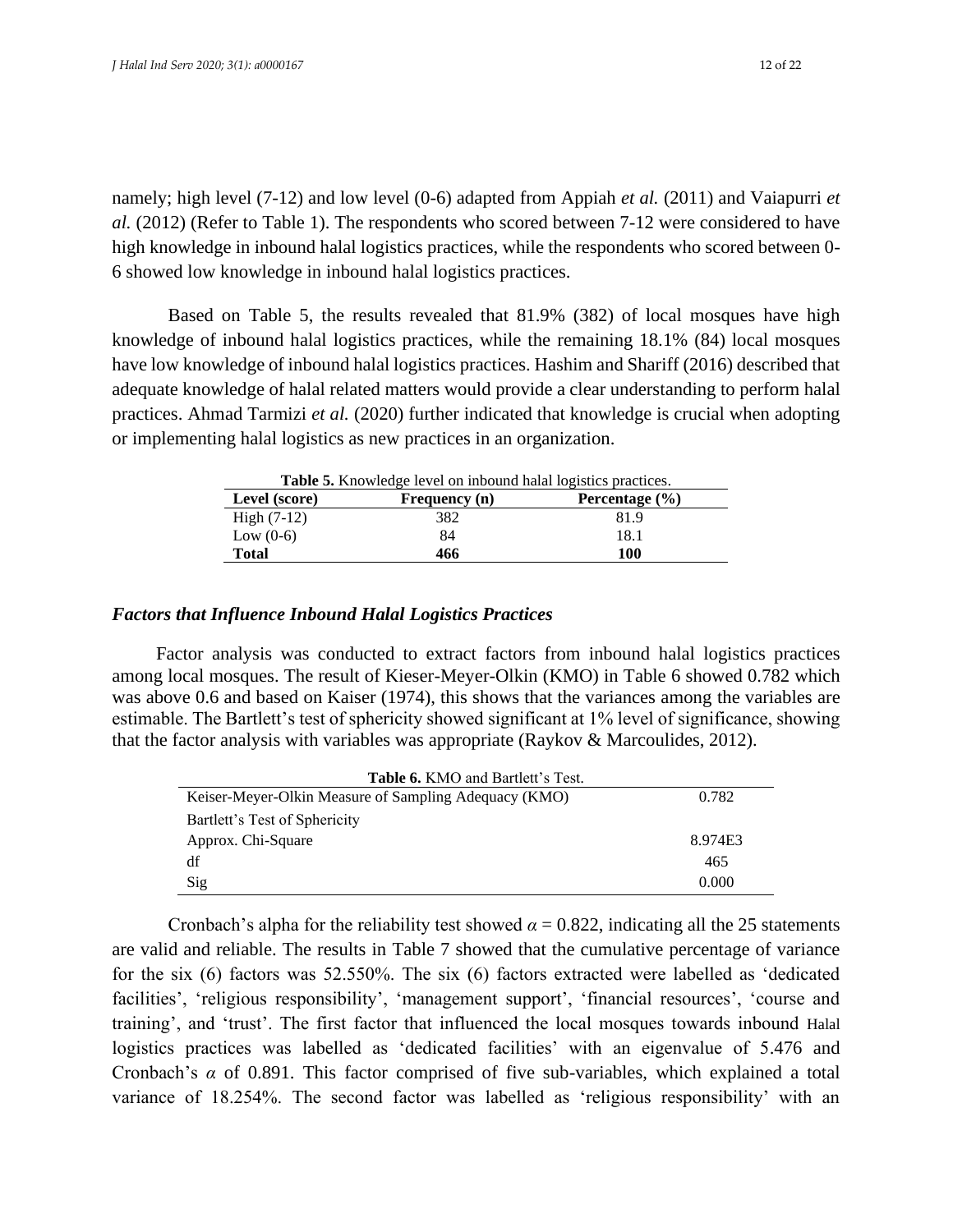eigenvalue of 2.463 and Cronbach's *α* of 0.696. This factor comprised five sub-variables, which explained a total variance of 8.809%. The third factor comprised of four sub-variables was labelled as 'management support' with an eigenvalue of 2.205 and Cronbach's *α* of 0.721, which explained a total variance of 7.349%. The fourth and fifth factor was labelled as 'financial resources' and 'course and training', comprised of four sub-variables, respectively. The fourth factor explained a total variance of 6.850% with an eigenvalue of 2.055 and Cronbach's *α* of 0.722, while the fifth factor explained a total variance of 6.168% with an eigenvalue of 1.850 and Cronbach's *α* of 0.717. The last factor was labelled as 'trust', comprised three sub-variables with an eigenvalue of 1.536 and Cronbach's *α* of 0.716, and explained a total variance of 5.119%.

Logistic regression analysis was used to determine the factors that influence inbound halal logistics practices among local mosques. Table 8 summarizes seven variables tested using logistic regression analysis. All variables were significant at 1% and 5% levels of significance, respectively. The -2 Log-Likelihood produced a value of 368.603 for the final model iteration and is considered desirable. The value of Cox and Snell *R* square was 0.386, whereas the value of the Nagelkerke *R* square value was 0.527. The Wald values of logistic regression analysis showed how important each of the significant factors affects the inbound halal logistics practices among the local mosques. The bigger the Wald value, the higher the effect of that variable in determining inbound halal logistics practices among the local mosques. The direction of the relationship for factors that increase and decrease the likelihood of the answer 'Yes' could be interpreted from the positive sign of values and estimated coefficient values. The exponential (B) values were used in the equation to calculate the probability of a case falling into a specific category (Pallant, 2005). Based on the results, knowledge level was the variable that showed the most effect with a Wald value of 10.270, while trust appeared as the variable that showed the least effect with a Wald value of 4.587.

All significant variables had estimated coefficient values that showed the existence of a positive relationship. The results revealed the estimated coefficient for the knowledge level showed a positive relationship. This indicated that the mosque management committees, who have high knowledge of inbound halal logistics were 2.643 times likely to practice proper inbound halal logistics as compared to the mosque management committees with low knowledge of inbound halal logistics. As addressed by Abd Rahman *et al.* (2015) that knowledge influences the skills and intention attitude of a person, hence high knowledge of inbound halal logistics among the mosque management committees leads to proper inbound halal logistics practices.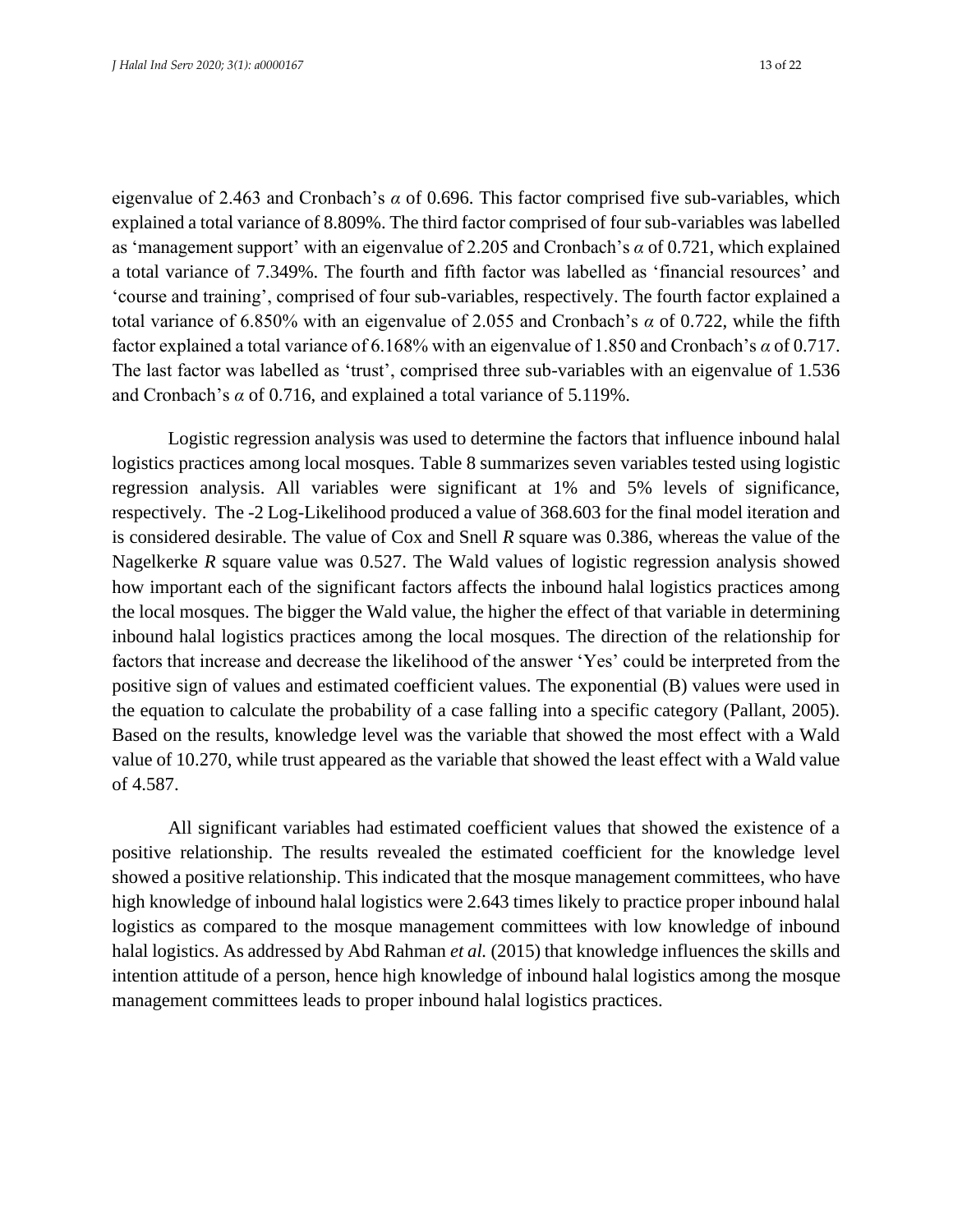|    | <b>Statement</b>                                                                                                                                                    | Factor<br>loading | <b>Eigenvalue</b> | $%$ of<br>variance | <b>Cumulative</b><br>$%$ of<br>variance | Cronbach's<br>alpha |
|----|---------------------------------------------------------------------------------------------------------------------------------------------------------------------|-------------------|-------------------|--------------------|-----------------------------------------|---------------------|
|    | <b>Factor 1: Dedicated Facilities</b>                                                                                                                               |                   |                   |                    |                                         |                     |
| 1. | Proper equipment for handling, storage, and transportation of halal products<br>can prevent the occurrence of cross-contamination.                                  | 0.921             | 5.476             | 18.254             | 18.254                                  | 0.891               |
| 2. | The mosque needs to have adequate equipment to enhance inbound halal<br>logistics.                                                                                  | 0.883             |                   |                    |                                         |                     |
| 3. | Transportation is an important asset that can minimize the contamination of<br>food.                                                                                | 0.794             |                   |                    |                                         |                     |
| 4. | The importance of ritual cleansing is to ensure all equipment is kept clean and<br>dedicated.                                                                       | 0.764             |                   |                    |                                         |                     |
| 5. | Containers use in preparing food at the mosque must undergo a proper ritual<br>cleansing.                                                                           | 0.725             |                   |                    |                                         |                     |
|    | <b>Factor 2: Religious Responsibility</b>                                                                                                                           |                   |                   |                    |                                         |                     |
| 1. | The mosque always chooses suppliers who adhere to halal standards.<br>The mosque should be provided with procedures as guidelines for selecting<br>halal suppliers. | 0.784<br>0.744    | 2.463             | 8.809              | 27.064                                  | 0.696               |
| 3. | The mosque is responsible for ensuring that the raw materials delivered are<br>halal.                                                                               | 0.713             |                   |                    |                                         |                     |
| 4. | It is the responsibility of the mosque to serve food that <i>halalan toyyiban</i> to the<br>mosque congregation.                                                    | 0.676             |                   |                    |                                         |                     |
| 5. | Food products supplied by the Muslims are guaranteed halal.                                                                                                         | 0.614             |                   |                    |                                         |                     |
|    | <b>Factor 3: Management Support</b>                                                                                                                                 |                   |                   |                    |                                         |                     |
| 1. | The mosque management committees should give full support to the<br>established procedure of selecting halal products.                                              | 0.852             | 2.205             | 7.349              | 34.412                                  | 0.721               |
| 2. | Collectively support of the mosque management committees will encourage<br>proper practices of inbound halal logistics.                                             | 0.827             |                   |                    |                                         |                     |
| 3. | Inbound halal logistics should be monitored by the mosque management<br>committees to ensure its effectiveness.                                                     | 0.749             |                   |                    |                                         |                     |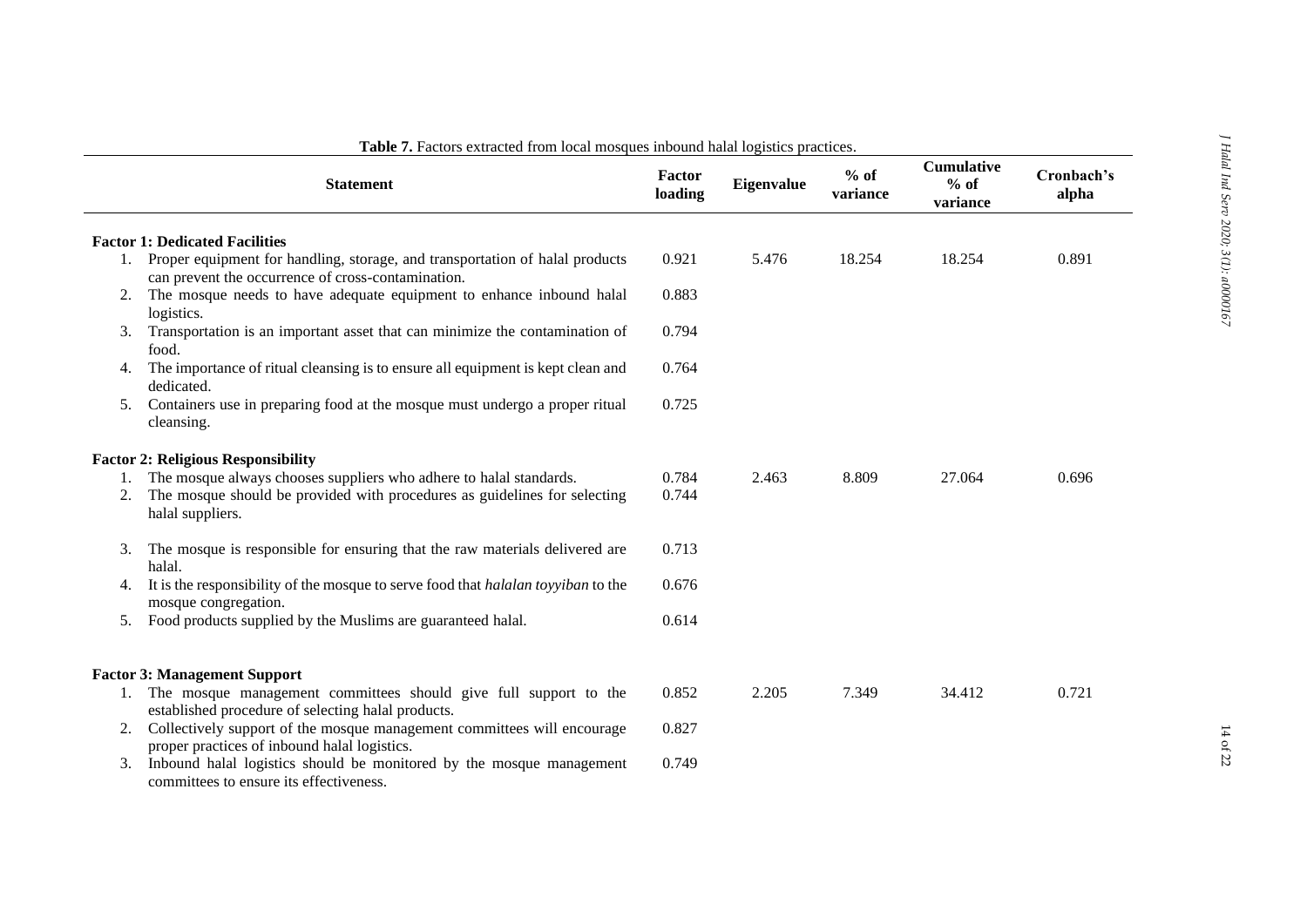| 4. | The mosque management committees should have the same goals to<br>successfully practice halal logistics.                                    | 0.636 |       |       |        |       |
|----|---------------------------------------------------------------------------------------------------------------------------------------------|-------|-------|-------|--------|-------|
|    | <b>Factor 4: Financial Resources</b>                                                                                                        |       |       |       |        |       |
|    | The mosque is willing to invest more in ensuring that the products received<br>are halalan toyyiban.                                        | 0.817 | 2.055 | 6.850 | 41.263 | 0.722 |
| 2. | Enough financial resources will help the mosque to ensure products or<br>materials received have followed halal logistics standards.        | 0.669 |       |       |        |       |
| 3. | The mosque will ensure raw materials purchased is <i>halalan toyyiban</i> although<br>expensive if the mosque provides a lot of provisions. | 0.584 |       |       |        |       |
| 4. | The mosque can adopt a more secure supplier selection guideline if it has<br>enough financial resources.                                    | 0.544 |       |       |        |       |
|    | <b>Factor 5: Course and Training</b>                                                                                                        |       |       |       |        |       |
|    | 1. Course and training related to halal logistics would help in the implementation                                                          | 0.910 | 1.850 | 6.168 | 47.430 | 0.717 |
|    | of halal logistics among the mosque management committees.                                                                                  |       |       |       |        |       |
| 2. | The mosque management committees should provide courses on halal<br>logistics.                                                              | 0.831 |       |       |        |       |
| 3. | The frequency of courses on halal logistics will strengthen the knowledge of<br>halal logistics.                                            | 0.773 |       |       |        |       |
| 4. | Course and training are very important to improve knowledge of halal<br>logistics practices.                                                | 0.771 |       |       |        |       |
|    | <b>Factor 6: Trust</b>                                                                                                                      |       |       |       |        |       |
| 1. | The mosque management committees should trust that raw materials and food<br>ingredients supplied by the suppliers are halalan toyyiban.    | 0.849 | 1.536 | 5.119 | 52.550 | 0.716 |
| 2. | Raw or semi-processed materials that are sold by non-Muslims with<br>halallogos are halal-trusted goods.                                    | 0.764 |       |       |        |       |
| 3. | The local mosque management should build a good relationship with local<br>suppliers to procure halal raw materials.                        | 0.660 |       |       |        |       |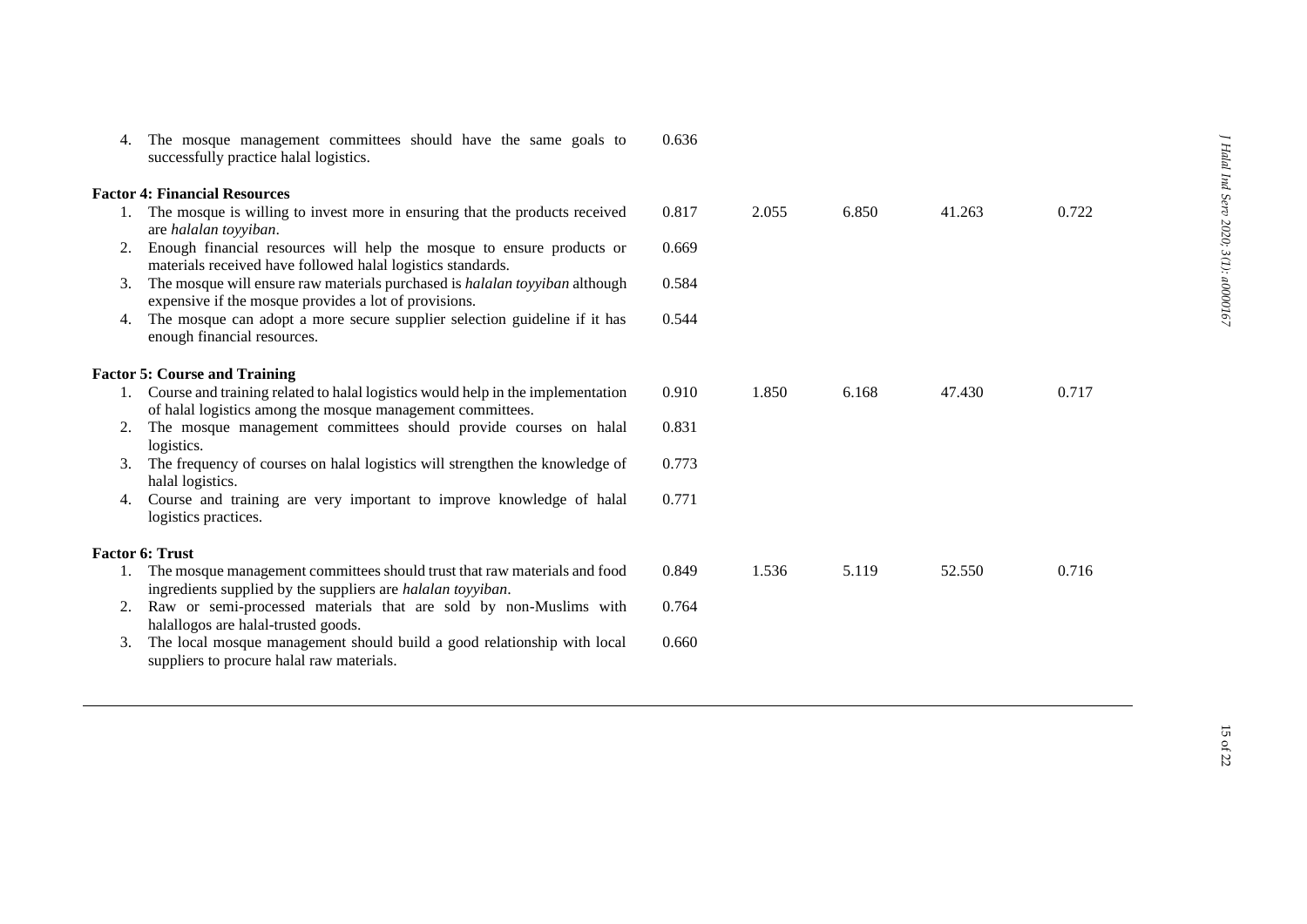The estimated coefficient for religious responsibility and course and training showed positive relationships, indicating the mosque management committees, who had a high religious responsibility showed 0.613 times likely to practice proper inbound halal logistics as compared to the mosques' management committees, who had a low religious responsibility. The local mosque management committees should comply with the Muslim dietary law to show obligation and responsibility towards the Islamic religion (Bonne & Verbeke, 2007). While the mosque management committees, who have attended halal courses and training showed 0.641 times likely to engage in proper inbound halal logistics, as compared to the mosque management committees who have not attended halal courses and training. As mentioned by Pahim *et al.* (2012), attending enough halal training is important to supply adequate knowledge and skills of competent local mosques to meet the inbound halal logistics practice requirements.

The result also revealed that the estimated coefficient for dedicated facilities, financial resources, management support, and trust showed a positive relationship. This showed that the local mosques which used dedicated facilities are 0.674 times likely to practice proper inbound halal logistics, as compared to the local mosques that did not have dedicated facilities. The existing dedicated facilities to handle halal food preparation, will reduce the risk of cross-contamination, reduce human mistakes, and help to protect the integrity of the halal food supply chain (Jaafar *et al.*, 2011). The local mosques that have good financial resources showed 1.483 times more likely to practice proper inbound halal logistics, as compared to the local mosques with inadequate financial resources. As argued by Zailani *et al.* (2017), lack of financial resources could lead to the inbound halal logistics not being performed well by an organization. The result also showed that the local mosques that have good management support showed 0.721 times more likely to practice proper inbound halal logistics, as compared to the local mosques that did not have good management support. This result was similar to Stirpe *et al.* (2015) that proper inbound logistics practices will be effective, if they have good support from the management. Finally, the local mosques that have high trust in their suppliers showed 1.349 times more likely to practice proper inbound halal logistics than those local mosques that had low trust in their suppliers. Trust builds a good relationship between supplier and buyer, which is important in supporting supply chain activities (Tieman & Ghazali, 2013). Hence, trust helps the local mosques to secure resources of halal raw materials for a longer period. Table 8 summarizes the overall results of the logistic regression analysis of this study.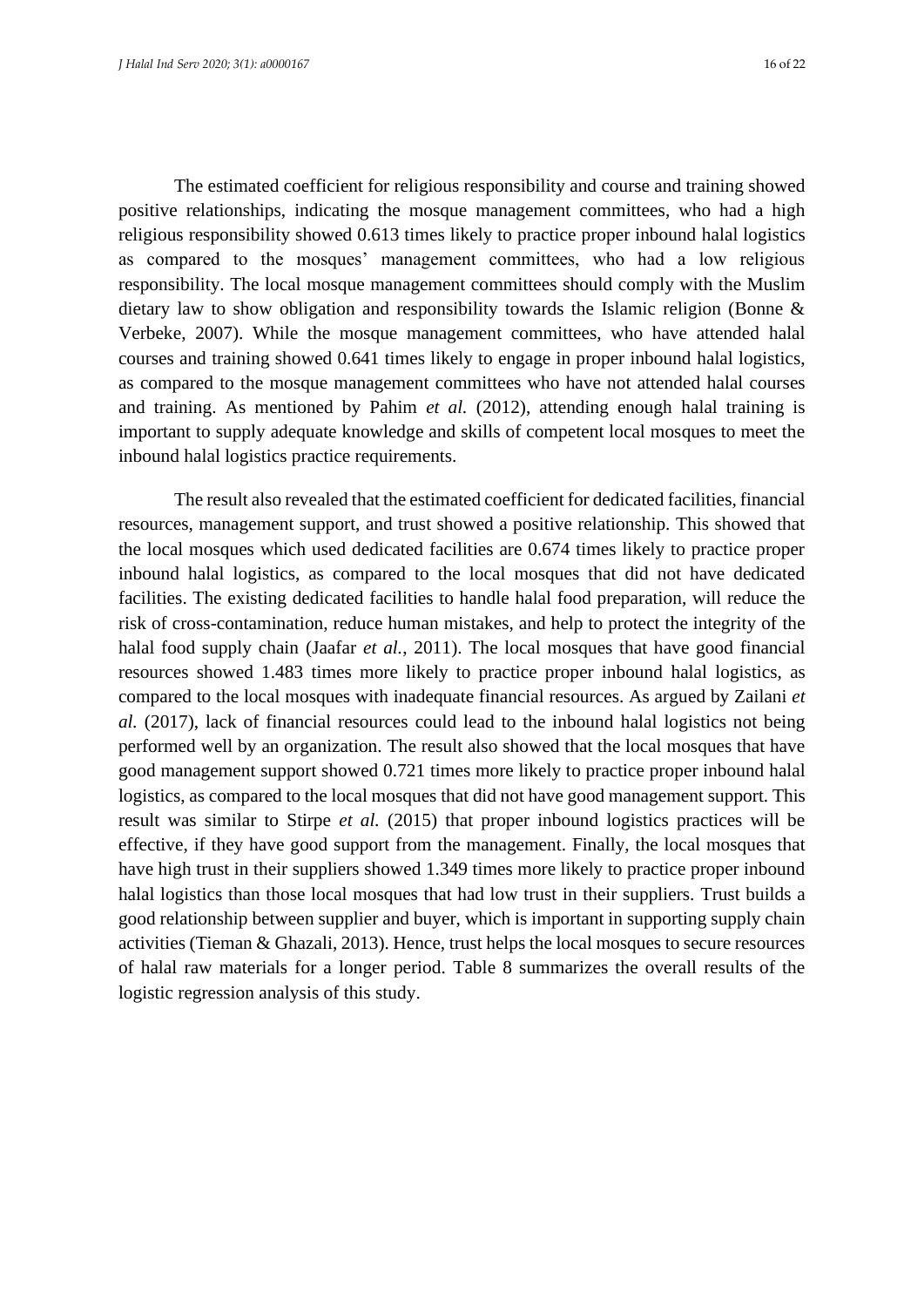| <b>Table 6.</b> Euglistic Regression Amarysis. |                       |                                 |        |                     |                    |  |  |
|------------------------------------------------|-----------------------|---------------------------------|--------|---------------------|--------------------|--|--|
| <b>Variables</b>                               | <b>Estimated</b>      | <b>Standard</b>                 | Wald   | <b>Significance</b> | <b>Exponential</b> |  |  |
|                                                | coefficient $(\beta)$ | error                           |        |                     | (B)                |  |  |
| Knowledge level                                | 0.972                 | 0.303                           | 10.270 | $0.001*$            | 2.643              |  |  |
| Religious responsibility                       | 0.489                 | 0.157                           | 9.685  | $0.002*$            | 0.613              |  |  |
| Course and training                            | 0.445                 | 0.157                           | 8.073  | $0.004*$            | 0.641              |  |  |
| Dedicated facilities                           | 0.394                 | 0.149                           | 6.960  | $0.008*$            | 0.674              |  |  |
| Financial resources                            | 0.394                 | 0.134                           | 8.657  | $0.003*$            | 1.483              |  |  |
| Management support                             | 0.328                 | 0.150                           | 4.801  | $0.028**$           | 0.721              |  |  |
| Trust                                          | 0.299                 | 0.140                           | 4.587  | $0.032**$           | 1.349              |  |  |
| Constant                                       | 18.085                | 2.983                           | 36.744 | 0.000               | 0.000              |  |  |
| -2 Log-Likelihood                              | 368.603               | Nagelkerke R                    |        |                     | 0.527              |  |  |
| Cox and Snell $R$ square                       | 0.386                 | <b>Hosmer and Lemeshow Test</b> |        |                     | 0.000              |  |  |

| Table 8. Logistic Regression Analysis. |  |  |
|----------------------------------------|--|--|
|----------------------------------------|--|--|

Note: DV: Inbound halal logistics practices \*significant at 1% level of significance \*\*significant at 5% level of significance

Based on the results, the final logistic regression model is shown in Equation 2 as follows: -

Inbound halal logistics practices =  $18.085 + 0.972$  (Knowledge level) + 0.489 (Religious responsibility) +  $0.445$  (Course and training) +  $0.394$  (Dedicated facilities) +  $0.394$  (Financial resources) + 0.328 (Management support) + 0.299 (Trust) +  $\varepsilon$ 

#### **5. Conclusion**

The results revealed that most local mosques have high knowledge of inbound halal logistics, indicating proper practices of inbound halal logistics among the local mosques. The local mosques need to consider all the factors that have influenced proper inbound halal logistics practices such as knowledge, dedicated facilities, religious responsibility, management support, financial resources, course and training, and trust. This study provides valuable information to enhance inbound halal logistics practices in handling halal food among the local mosques in Malaysia. It is recommended that the local mosques to organize continuous halal course and training among mosque management committees to strengthen their knowledge of halal logistics. It is also recommended that the local mosques should have specific guidelines on inbound halal logistics practices to ensure effective implementation of halal logistics. The importance of the guidelines is to avoid human mistakes, reduce the possibility of cross-contamination with non-halal products, and safeguard the halal integrity of the food. Hence, the responsibility to protect halal integrity along the halal food supply chain is not only played by the producers and industry practitioners, but all Muslims must also take active roles in ensuring all food supply chain players practice halal logistics for the food to be served as *halalan toyyiban* food.

#### **Acknowledgments**

We thank Universiti Putra Malaysia (UPM) for the financial support through the Putra Grant - Putra Group Initiative (IPB); Vote No: 9441402.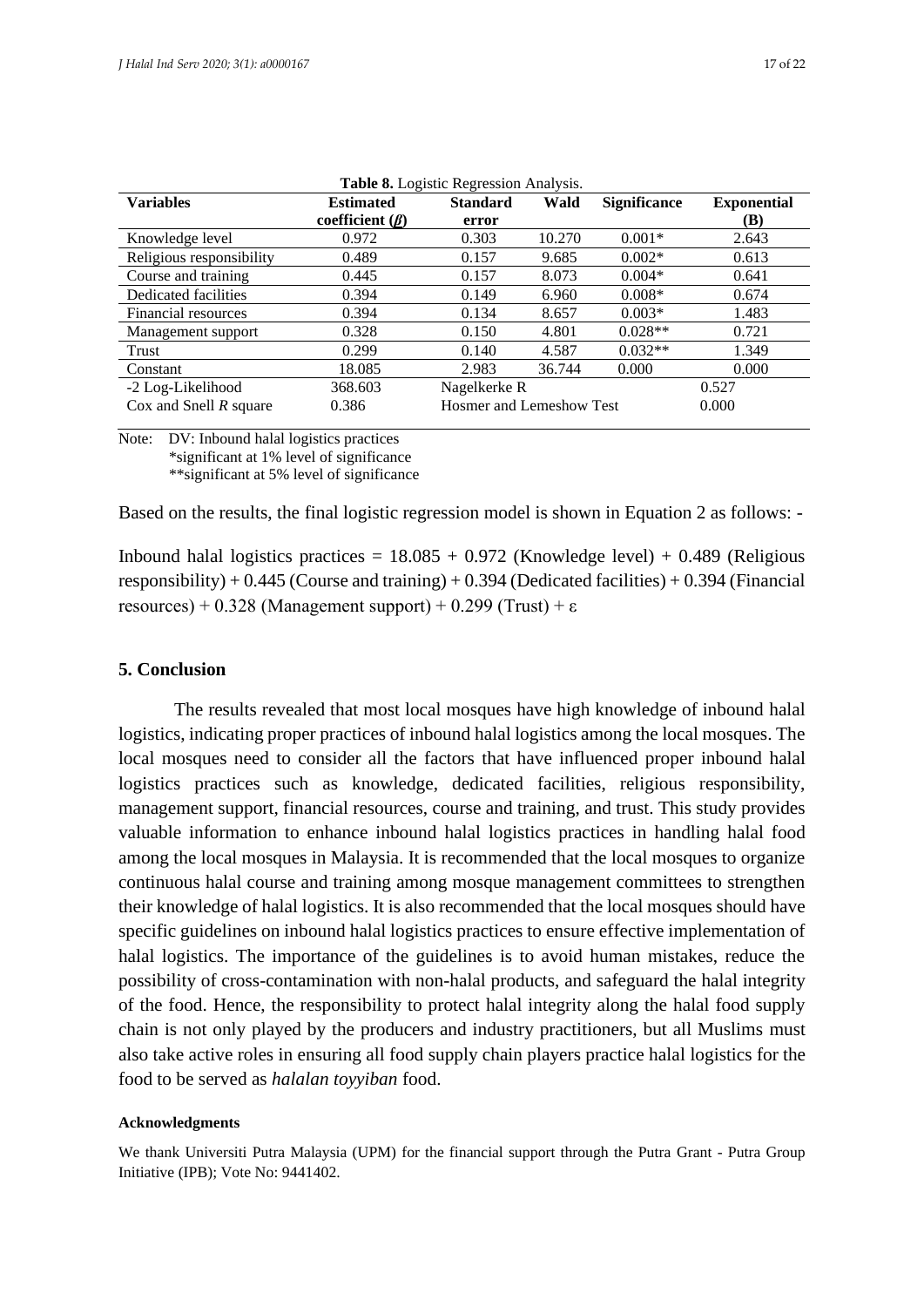#### **Conflict of Interest**

The author declares no potential conflict of interest with respect to the research, authorship, and/or publication of this article.

#### **Reference**

- Ab Talib, M. S., Rubin, L., Zhengyi, V. K. (2013). Qualitative Research on critical issues in halal logistics, *Journal of Emerging Economies and Islamic Research*. *1*(2), 1–21.
- Ab Talib, M. S., Abdul Hamid, A. B., Zulfakar, M. H. (2015). Halal supply chain critical success factors: a literature review, *Journal of Islamic Marketing*. *6*(1), 44–71.
- Abd. Latif, M. (2011). Definition of halal terms and Malaysia halal standards and industries.
- Abd. Latif, M. (2011). Malaysia standards on halal logistics: Opportunities on halal logistics and ASEAN FTAs, HDC and MITRANS. *School of Food Science and Nutrition, Universiti Malaysia Sabah*, 1– 36.
- Abd Rahman, A., Asrarhaghighi, E., & Ab Rahman, S. (2015). Consumers and halal cosmetic products: knowledge, religiosity, attitude and intention, *Journal of Islamic Marketing*. *6*(1), 148–163.
- Adi, P.H., & Adawiyah, W.R. (2018). The impact of religiosity, environmental marketing orientation, and practices on performance A case of Muslim entrepreneurs in Indonesia. *Journal of Islamic Marketing*, *9*(4), 841–862.
- Ahmad Tarmizi, H., Kamarulzaman, N. H., Abd Rahman, A., *et al.* (2020). Adoption of internet of things among Malaysian halal agro-food SMEs and its challenges. *Food Research*, *4*(S1), 256–265.
- Ahmad Tarmizi, H., Kamarulzaman, N. H., Abd Latif, I., *et al.* (2013). Factors influencing readiness towards halal logistics among food-based logistics players in Malaysia. *UMK Procedia*, *1*, 42–49.
- Ahmad Tarmizi, H., Kamarulzaman, N. H., Abd Latif, I., *et al.* (2014). Factors behind third-party logistics providers readiness towards halal logistics. *International Journal of Supply Chain Management*, 3 (2), 53–62.
- Ali, M. H., & Suleiman, N. (2017). Eleven shades of food integrity: A halal supply chain perspective. *Trends in Food Science and Technology*, *71*(August 2017), 216–224.
- Ali, M. H., Tan, K. H., & Ismail, M. D. (2017). A supply chain integrity framework for halal food. *British Food Journal*, *119*(1), 20–38.
- Appiah, P., Tham-Agyekum, E. K., Yeboah, R., *et al.* (2011). Awareness and knowledge level of swine flu among pig farmers in the Ashanti region of Ghana. *International Journal of Pure and Applied Sciences and Technology*, *2*(1), 47–53.
- Aziz, Y. A., & Chok, N. V. (2013). The role of halal awareness, halal certification, and marketing components in determining halal purchase intention among non-Muslims in Malaysia: A structural equation modeling approach. *Journal of International Food & Agribusiness Marketing*, 25 (1), 1–23.
- Azam, A. (2016). An empirical study on non-Muslim's packaged halal food manufacturers. *Journal of Islamic Marketing, 7*(4), 441–460.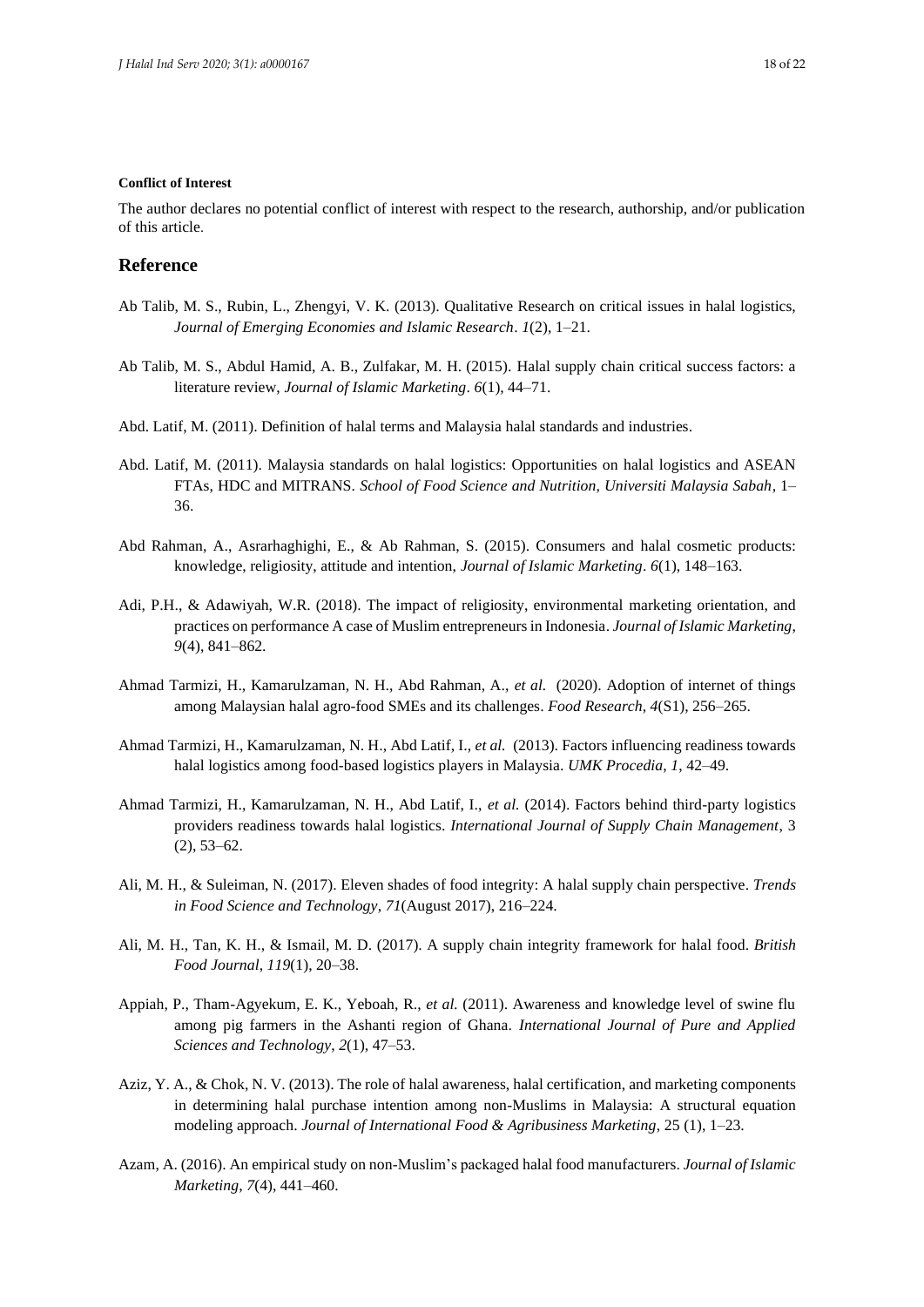- Bächmann, A., Abraham, M., & Huber, M. (2018). When do firms evaluate further training measures? *International Journal of Manpower, 40*(2), 190–210.
- Bang, H. K., Ellinger, A. E., Hadjimarcou, J. *et al.* (2000). Consumer concern, knowledge, belief, and attitude toward renewable energy: an application of the reasoned action theory. *Psychology and Marketing*, *17*(6), 449–468.
- Bauerle, T., Brnich, M. J., & Navoyski, J. (2015). Exploring virtual mental practice in maintenance task training. *Journal of Workplace Learning*, *28*(5), 294–306.
- Blalock, E. (2019). The role of accreditation in establishing academic legitimacy in graduate level non-profit management education. *Studies in Graduate and Postdoctoral Education,* 2398–4686.
- Bonne, K., Verbeke, W. (2006). Muslim consumer's motivations towards meat consumption in Belgium: qualitative exploratory insights from means-end chain analysis, *Anthropology of Food*, 5 (5), 1–24.
- Che Amar, N., Mohd Radzi, S., Zahari, M. S. M., *et al.* (2011). The effect of factors influencing the perception of price fairness towards customer response behaviors, *Journal of Global Management*, 2 (1), 22.
- Collins, H. (2011). The Mosque as a Political, Economic and Social Institution 622. *Syracuse University*, 1– 77.
- Demirci, M. N., Soon, J. M., & Wallace, C.A. (2016). Positioning food safety in halal assurance. *Food Control*, *70*, 257–270.
- Department of Standards Malaysia (DSM). (2010). *Malaysia Standard for Halal Logistics (MS2400-1:2010; MS2400-2:2010; MS2400-3:2010)*. Department of Standards Malaysia.
- Department of Standards Malaysia (DSM). (2005). *MS 1900:2005: Quality Management System requirements from Islamic perspectives*. Malaysia.
- Department of Standards Malaysia (DSM). (2010). *MS 1500:2010: Halal Food Production Preparing Handling and Storage General Guidelines- Second Revision*. Malaysia.
- Dix, S., Jamieson, K., & Shimul, A. S. (2016). SMS advertising the Hallyu way: drivers, acceptance and intention to receive. *Asia Pacific Journal of Marketing and Logistics*, *28*(2), 366–380.
- Duffy, R., & Fearne, A. (2009). Value perceptions of farm assurance in the red meat supply chain. *British Food Journal*, 111 (7), 669–685.
- Ellram, L. M., La Londe, B. J., & Weber, M. M. (1999). Retail logistics. *International Journal of Physical Distribution & Logistics Management*, *29*(7), 477–494.
- Fahimnia, B., & Molaei, R. (2011). Integration in logistics planning and optimization in logistics operations and management: Concepts and models. *Waltham, MA: Elsevier Inc*, 372–391.
- Halal Industry Development Corporation (HDC). (2012). *Halal industry development corporation*. Retrieved on December 10, 2019 from http://www.hdcglobal.com
- Hamdan, H., Issa, Z. M., Abu, N., *et al*. (2013). Purchasing decisions among Muslim consumers of processed halal food products. *Journal of Food Products Marketing*, *19*(1), 54–61.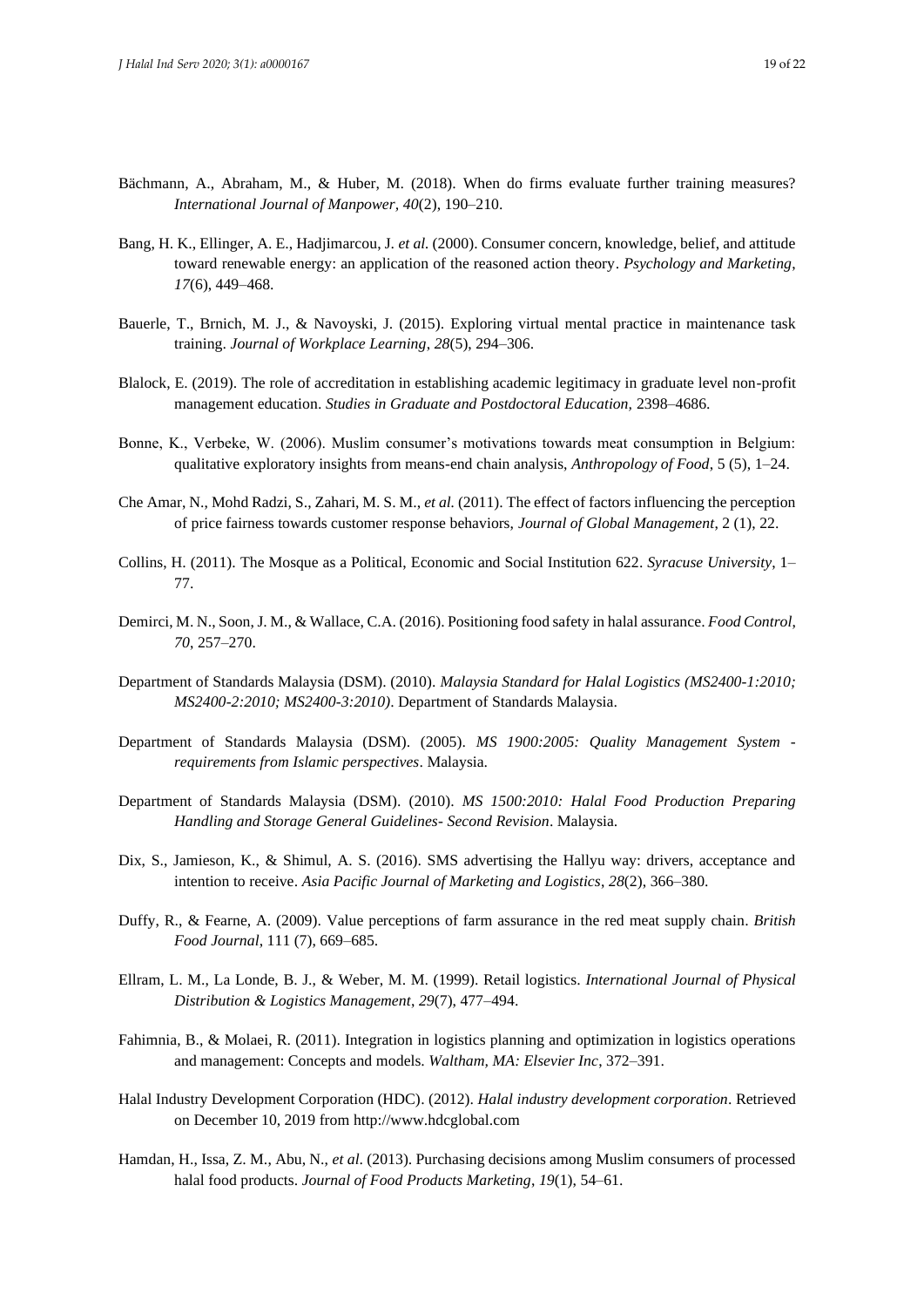- Hashim, H. I. C., & Shariff, S. M. (2016). Halal supply chain management training: Issues and challenges. *Procedia Economics and Finance*, *37*, 33–38.
- Hassan, M. H., Arif, S., & Sidek, S. (2015). Knowledge and practice for implementing internal halal assurance system among halal executives. *Asian Social Science*, *11*(7), 57–66.
- Hussaini, M.M. (1993). Islamic dietary concepts & practices. *The Islamic Food & Nutrition Council of America, USA: Tyndale House Publishers*.
- Ingram. D. (2018). Outbound vs. inbound logistics. *Hearst Newspaper*. Retrieved on June 5, 2019 from http://smallbusiness.chron.com/outbound-vs-inbound-logistics-77016.html
- Jaafar, H. S., Endut, I. R., Faisol, N., *et al.* (2011). Innovation in logistics services: Halal logistics, *Proceedings of the 16th International Symposium on Logistics (ISL)*, Berlin, Germany, *10*(13) July, 844–851.
- Jeschonowski, D. P., Schmitz, J., Wallenburg, C. M., *et al.* (2009). Management control systems in logistics and supply chain management: A literature review, *Logistics Research*, *1*(2), 113–127.
- Kadir, M. H. A., Rasi, R. Z. R. M., Omar, S. S., *et al.* (2016). Halal supply chain management streamlined practices: Issues and challenges. *IOP Conference Series: Materials Science and Engineering, 1*, 1– 9.
- Kaiser, H. F. (1974). An index of factorial simplicity. *Psychometrika*, *39*(1), 31–36.
- Kamarudin, R., Iberahim, H., & Shabudin, A. (2012). Willingness to pay for halal logistics: The lifestyle choice, *Procedia — Social and Behavioral Sciences*, *50*, 722–729.
- Lammertyn, J., Aerts, M., Verlinden, B. E., *et al.* (2000). Logistic regression analysis of factors influencing core breakdown in 'Conference' pears. *Postharvest Biology and Technology*, *20*(1), 25–37.
- Lau, A. N., Jamaludin, M. H., & Soon, J. M. (2016). Quality assurance and halal control points for the food industry. *Nutrition and Food Science*, *46*(4), 557–570.
- Mohamad, M. (2005). Future expectations of the halal food industry: Malaysian perspective. *Centre for Economics and Social Studies, IKIM*.
- Mohamed, I. S., Ab Aziz, N. H., Masrek, M. N., *et al.* (2014). Mosque fund management: Issues on accountability and internal controls. *Procedia — Social and Behavioral Sciences*, *145*, 189–194.
- Muhammad Nafik, H. R., & Ratuasari, R. T. (2012). Measuring Islamic compliance on the moderating effects of Islamic knowledge level and the relationship between trust and loyalty intention. *Business and Entrepreneurial Review*, *13*(1), 63–75.
- MuslimSpeak. (2009). *The meaning and evolution of the word "Mosque"*. Retrieved on January 13, 2020 from https://muslimspeak.wordpress.com/2009/01/15/the-meaning-and-evolution-of-the-word-mosque/
- Newsroom. (2015). The 7 roles of the mosque. *The Voice of the Cape.* Retrieved on January 12, 2020 from http://www.vocfm.co.za/the-7-roles-of-the-mosque/
- Niu, K. (2010). Industrial cluster involvement and organizational adaptation. *Competitiveness Review: An International Business Journal*, *20*(5), 395–406.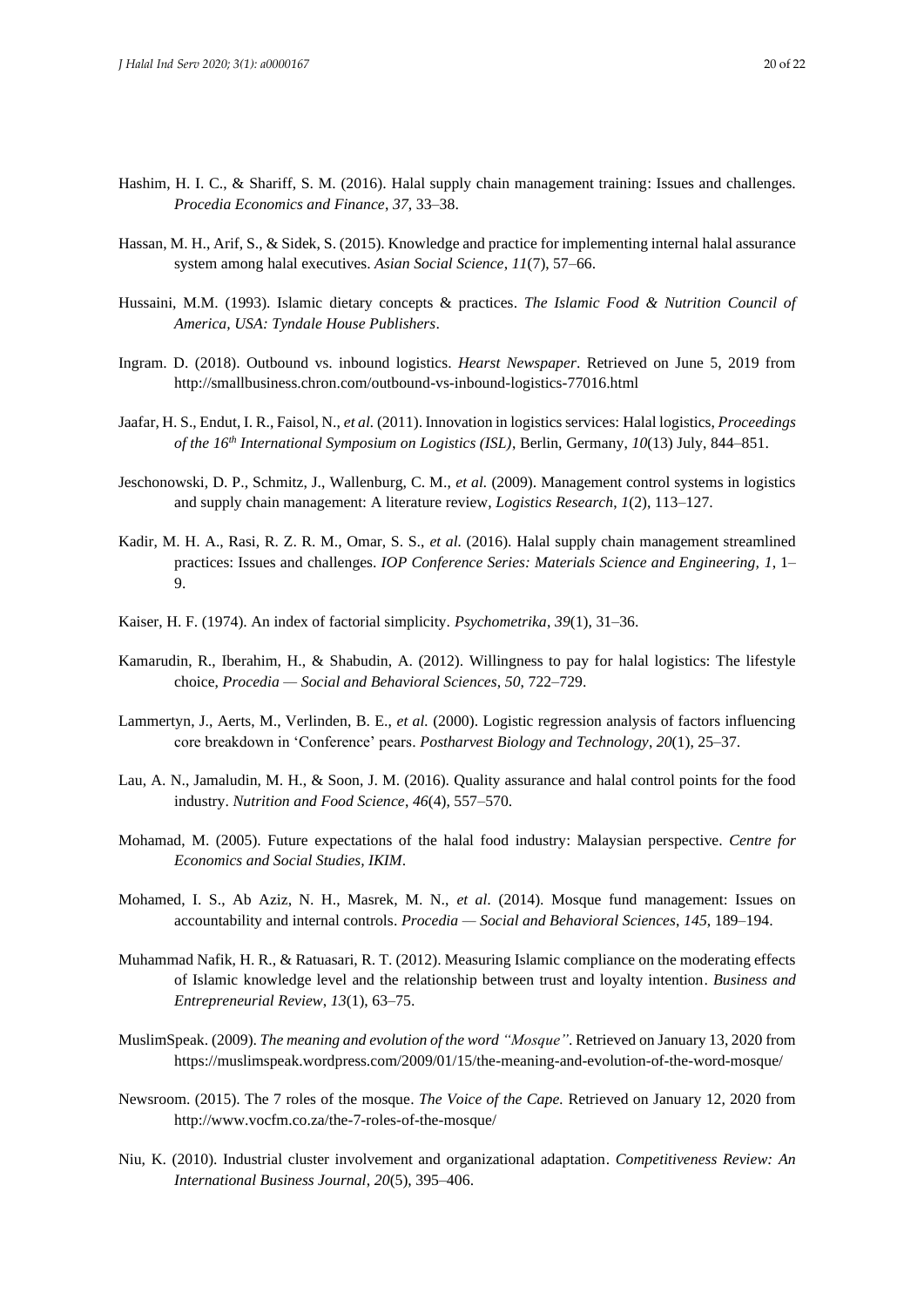- Niu, K., Grant, M., Bach, S., *et al.* (2012). Trust, learning and a firm' s involvement in industrial clusters: a conceptual framework. *Competitiveness Review: An International Business Journal, 22*(2), 133–146.
- Othman, B., Md Shaarani, S., & Bahron, A. (2016). Evaluation of knowledge, halal quality assurance practices, and commitment among food industries in Malaysia. *British Food Journal*, *118*(8), 2033– 2052.
- Pahim, K. M., Jemali, S., & Mohamad, S. J. A. N. S. (2012). The importance of training for halal logistics industry in Malaysia. *Symposium on Humanities and Engineering Research*, 1653–1640.
- Raykov, T., & Marcoulides, G. A. (2012). An introduction to applied multivariate analysis. *New York. Routledge*.
- Rezai, G., Mohamed, Z., & Shamsudin, M.N. (2012). Non-Muslim consumers' understanding of Halal principles in Malaysia. *Journal of Islamic Marketing*, *3*(1), 35–46.
- Ruslan, A. A. A., Kamarulzaman, N. H., & Sanny, M. (2018). Muslim consumers' awareness and perception of halal food fraud. *International Food Research Journal*, *1*, 87–96.
- Pallant, J. (2005). SPSS Survival Manual: A step by step guide to data analysis using SPSS for Windows (version 12). *Australia: Allen & Unwin*.
- Sadjady, H. (2011). Physical flows in logistics operations and management: Concepts and models, *Waltham, MA: Elsevier Inc*, 11–42.
- Siano, A., Kitchen, P. J., & Confetto, M. G. (2010). Financial resources and corporate reputation toward common management principles for managing corporate reputation. *Corporate Communication: An International Journal*, *15*(1), 68–82.
- Sinclair, J. M. (2010). *Collins english dictionary and thesaurus* (2nd ed.). HarperCollins, Great Britain*.*
- SIRIM. (2010). Malaysia Standard for Halal Logistics. *Department of Standard Malaysia*.
- Stirpe, L., Bonache, J., & Trullen, J. (2015). The acceptance of newly introduced HR practices: Some evidence from Spain on the role of management behavior and organizational climate, *International Journal of Manpower*, 36 (3), 334–353.
- Tan, M. I. I, Razali, R. N., & Desa, M. I. (2012). Factors influencing ICT adoption in halal transportations: A case study of Malaysian halal logistics service providers. *International Journal of Computer Science*, *9*(1), 62–71.
- Tarmizi, L. (2020). *Irsyad Usul Fiqh series 53: The concept of fardhu kifayah in handling Covid-19*. Official Website Mufti of Federal Territory. Retrieved on November 24, 2020 from https://muftiwp.gov.my/en/artikel/irsyad-usul-fiqh/4353-irsyad-usul-al-fiqh-series-53-the-conceptof-fardh-kifayah-in-handling-covid-19.
- Tieman, M. (2009). Halal logistics: Emerging opportunities for Asia. *5th Thai Ports & Shipping*.
- Tieman, M. (2010). Establishing the principles in halal logistics. *Journal of Emerging Economies and Islamic Research*, *1*(1), 1–13.
- Tieman, M. (2011). The application of halal in supply chain management: In-depth interviews. *Journal of*